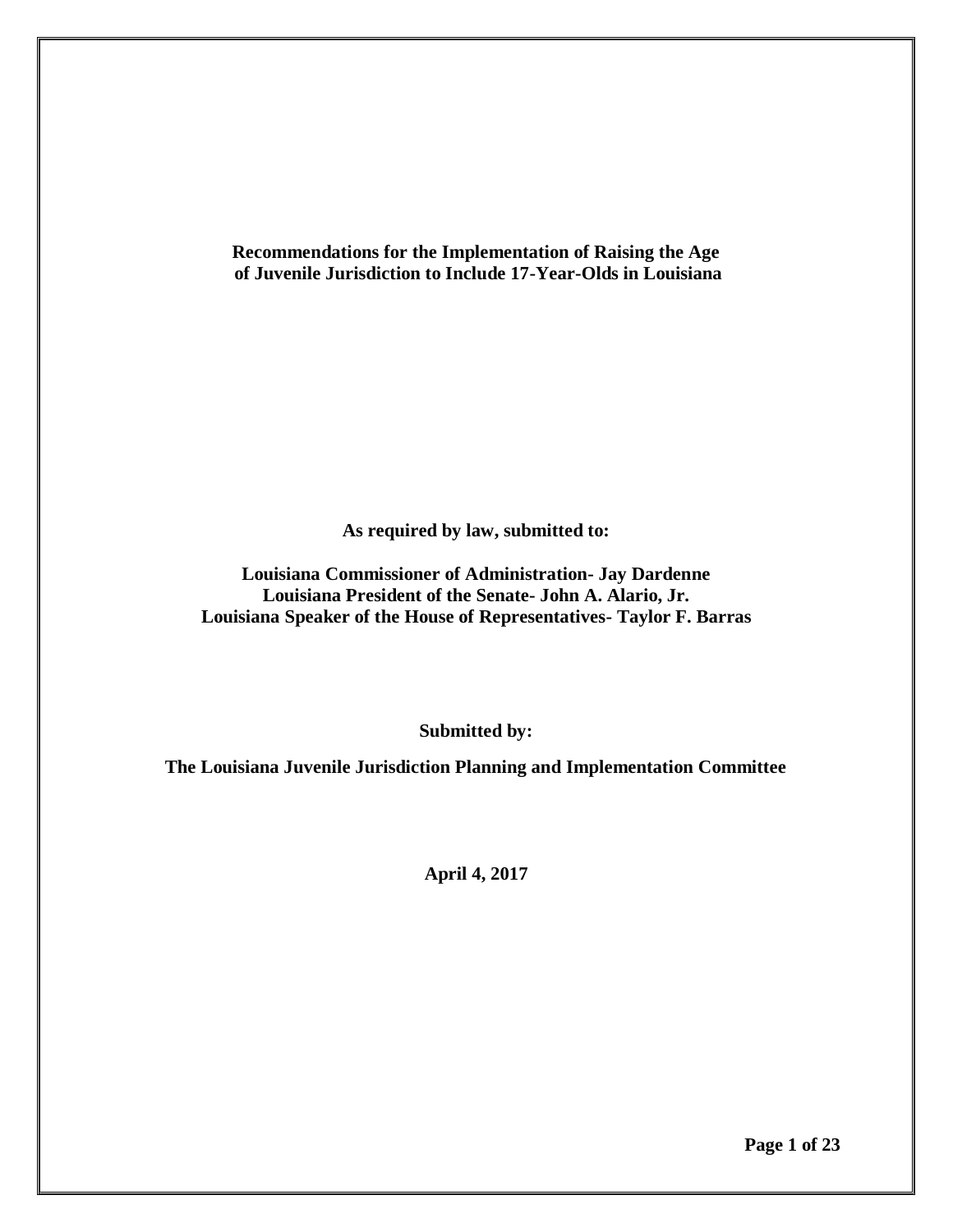# **Recommendations for the Implementation of Raising the Age of Juvenile Jurisdiction to Include 17-Year-Olds in Louisiana**

## **ACKNOWLEDGEMENTS**

The Juvenile Jurisdiction Planning and Implementation Committee (Raise the Age Commission [RTA]) would like to thank Governor John Bel Edwards and members of the Louisiana Legislature for your unyielding support of SB 324 "Raise the Age" legislation. With your generous support, 17-year olds who enter the juvenile the justice system have better hope of rehabilitation and ultimately increased opportunities for success in their adult lives.

Respectfully submitted to the Louisiana Legislature March 2017

## **The authors of this report include:**

Honorable Judge Ernestine Gray Honorable Judge Lilynn Cutrer Honorable Judge Michelle Breaux James Bueche, Ph.D., Deputy Secretary of the Office of Juvenile Justice Lisa French, Designee of the superintendent of the state Department of Education Deron Patin, President of the Louisiana Juvenile Detention Association Carol Kolinchak, JD, Louisiana Public Defender Board appointee Dana Hunter, Ph.D., Director of the Governor's Children's Cabinet (Committee Chair) Stephen Phillippi, Ph.D., Director of the Institute for Public Health and Justice Rachel Gassert, Louisiana Center for Children's Rights Dane Bolin, Police Jury Association of Louisiana representative John Sanders, JD & Jay Lemoine, JD, Louisiana District Attorneys Association expert in juvenile prosecution appointee

#### **Other contributions from:**

Parents of children who have been involved in the juvenile justice system Children's Code Committee of the Louisiana State Law Institute appointed expert Youth representatives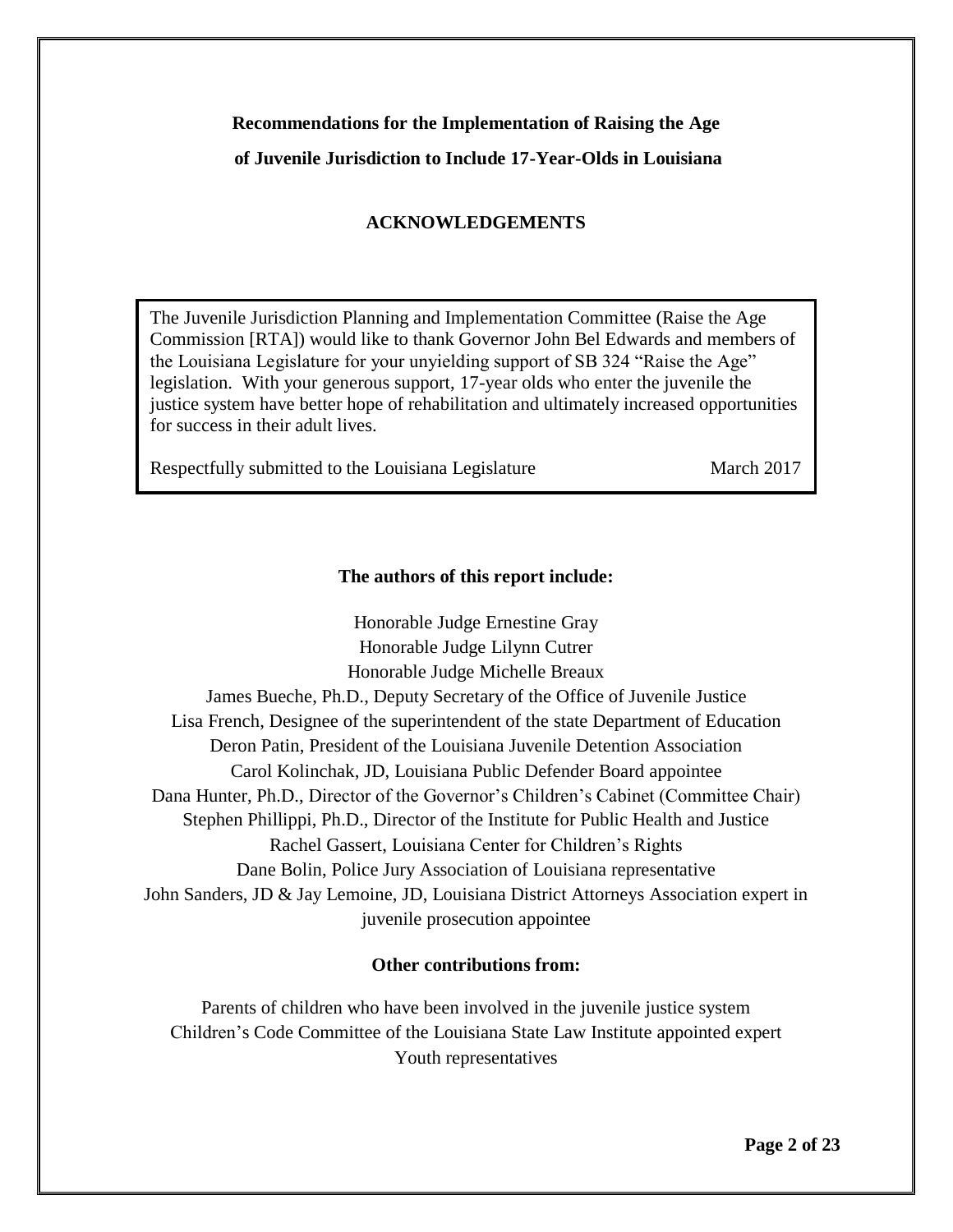# **TABLE OF CONTENTS**

| I.   |                                                               |
|------|---------------------------------------------------------------|
| П.   |                                                               |
|      | a. Programs to Safely Reduce the Number of Youth5             |
|      |                                                               |
|      | $c_{\bullet}$                                                 |
|      |                                                               |
|      |                                                               |
| Ш.   |                                                               |
|      |                                                               |
|      | b. Case Example: Florida's Civil Citation Statute11           |
|      | $c_{\bullet}$                                                 |
|      | Case Example- The Multi-Agency Resource Center (MARC)13<br>d. |
|      | e.                                                            |
|      | Case Example: Maximizing Diversion Resources14<br>f.          |
| IV.  | FORMAL JUVENILE JUSTICE SYSTEM INTERVENTION17                 |
|      |                                                               |
|      |                                                               |
| V.   |                                                               |
| VI.  | <b>SECURE &amp; NON-SECURE/RESIDENTIAL PLACEMENT20</b>        |
| VII. |                                                               |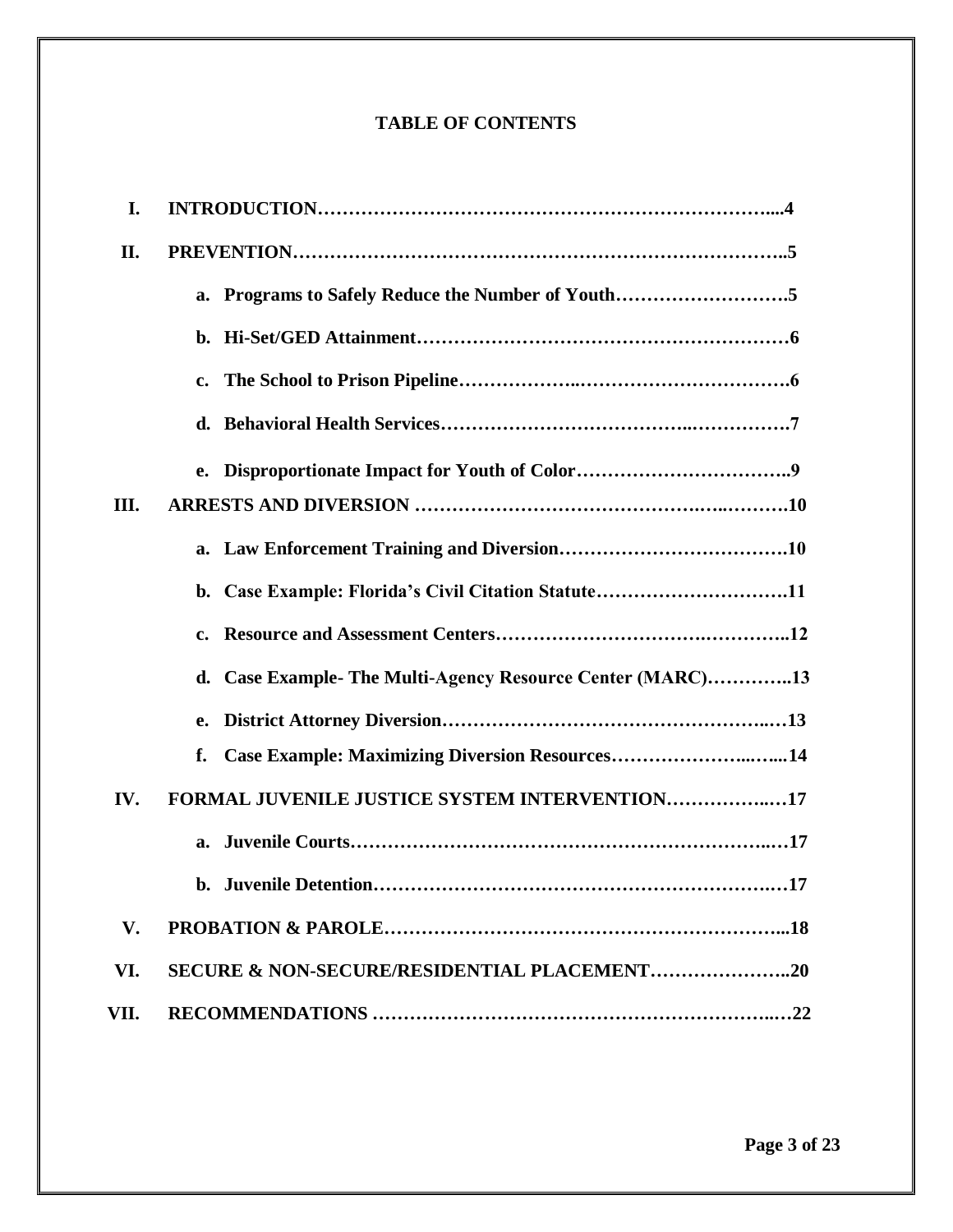#### **Recommendations for the Implementation of Raising the Age of Juvenile Jurisdiction to Include 17-Year-Olds in Louisiana**

#### **INTRODUCTION**

In June of 2016, Governor John Bel Edwards signed SB 324, the Juvenile Jurisdiction Planning and Implementation Act, aka "the Raise the Age (RTA) Act," into law. This law ensures that when 17-year-olds come into conflict with the law, they will be served by the justice system best equipped to meet their needs and help them to become productive, law-abiding adults. The law will be implemented in two phases. In the first phase, which goes into effect on July 1, 2018, all 17-year olds charged with non-violent offenses will be considered juveniles. The second phase will become effective July 1, 2020. At that point, all 17 year olds will be considered as juveniles if they come into contact with the justice system, regardless of the alleged offense. While District Attorneys will maintain the discretion to prosecute youth accused of some heinous offenses as adults, this law provides Louisiana with an opportunity to improve outcomes for the vast majority of 17 year olds, while ensuring public safety and utilizing scarce resources most efficiently and effectively.

To ensure a smooth implementation process, the law also created the Juvenile Jurisdiction Planning and Implementation Committee. This committee was tasked with the authority and responsibility to develop a plan for full implementation of the provisions of the Act. This report is the first part of that plan, and includes recommendations for reform and system improvements that will enhance the juvenile justice system's capacity to effectively incorporate seventeen year olds while ensuring that all system-involved youth continue to receive appropriate services and supervision.

As cited in the 2016 Report, A Legislated Study of Raising the Age of Juvenile Jurisdiction in Louisiana, the primary benefit of Raising the Age is that it provides 17-year-olds with the greatest opportunity for rehabilitation. Research shows that 17-year-olds are still developing and are therefore more likely to engage in risky, impulsive behavior that is more a reflection of their immaturity than their criminality, and that they are more susceptible to the negative influence of peers. Furthermore, the fact that 17-year-olds are still developing makes them more capable of rehabilitation. Youth processed through adult courts have higher recidivism rates than similar youth handled by juvenile court.

On-time implementation of this law will ensure that when 17-year-olds in Louisiana come into conflict with the law, that they will be served in the justice system that is already best equipped to meet their unique needs, and help them become productive, law-abiding adults. However, some changes are needed to ensure the system is ready to accommodate additional young people, without sacrificing the level of services and supervision for all youth. To this end, Louisiana can implement system-wide a set of complementary, research-based reforms that will not only improve services and outcomes for all youth in the juvenile justice system, but will create additional capacity in the system to help accommodate the 17-year-olds when the law goes into effect. With this goal in mind, the Committee has prepared the enclosed report. Recommendations include the associated fiscal obligations, where applicable, and the evidence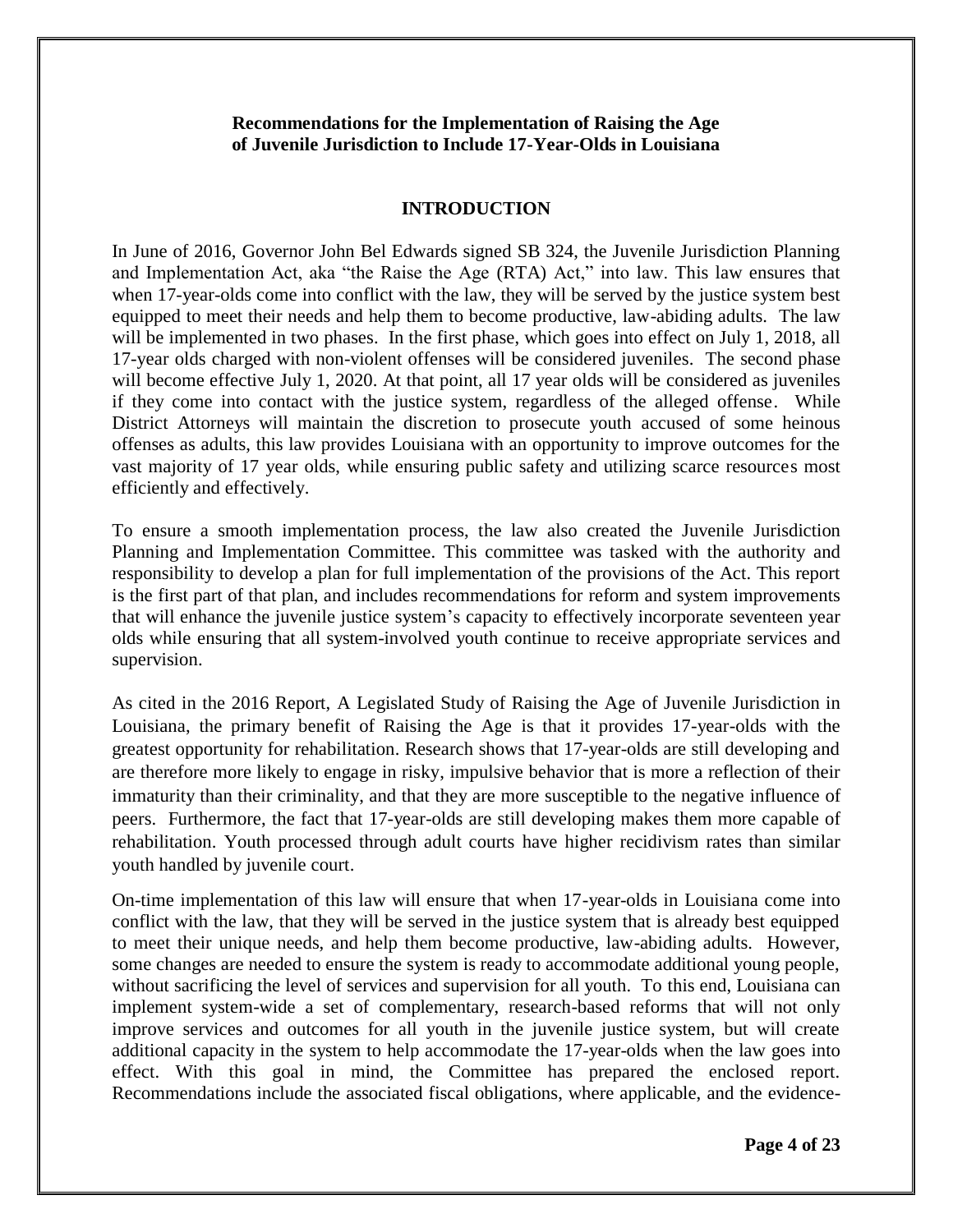informed programs and policies needed to safely transition 17-year old youth into the juvenile justice system.

In the 2003 Legislative Session, Act 1225 provided a statutory framework for creating an infrastructure to support juvenile justice reform in Louisiana. The authors of Act 1225 recognized that successful national models for juvenile justice reform were based on a systems approach and were dependent upon the investment in community-based approaches to keeping youth out of the deep end of the juvenile justice system. It specifically defined juvenile justice as the "system of public and private services in Louisiana that includes prevention, early identification, early intervention, child protection, law enforcement, prosecution, defense, adjudication, diversion and informal processing, probation, corrections, aftercare, transitional living, and other services provided to children and families who either are likely to be brought into a court with juvenile jurisdiction because of problems such as abuse, neglect or abandonment, mental illness, substance abuse, aspects of divorce and breakup of families, predelinquency, social irresponsibility or delinquent behavior, or spousal abuse involving children." These system partners must collaborate and support policies and practices that direct youth to community-based programs designed for rehabilitation. The Committee's recommendations reflect this framework, with the goal of fully achieving a juvenile justice system that meets the aspirations of Act 1225.

It is important to note that modest financial resources will be necessary for the initial implementation of the RTA legislation with high integrity and fidelity, especially given the cuts that the system has faced over the past several years. Cost savings are expected over the long term, and have been realized in other states that have raised the age of juvenile jurisdiction, but a modest initial investment to restore and, where necessary, expand services in the juvenile justice system is anticipated. FY2018 will be a period of preparation for the July 1, 2018 implementation of raising the age. Researchers, practitioners, and experts alike have agreed that adequate personnel and services are vital for a safe transition of 17-year olds from the criminal justice system to the juvenile justice system. This report includes an explanation of the anticipated costs, as well as an assessment of programs and policies needed for implementation based on national best practices that will ensure the system is ready to fulfill the goal of Act 501, to include 17-year-olds in Louisiana's juvenile justice system.

#### **PREVENTION**

## *Programs and Policies to Safely Reduce the Number of Youth, Including 17-Year-Olds, Who Enter the Juvenile Justice System*

Practice and research has consistently shown community supports to significantly impact reductions in crime and delinquency. In fact, dropping out of school may be one of the more preventable outcomes for youth in Louisiana when you consider the top five reasons for dropping out nationally, in order of significance: 1) grieving the loss of someone close; 2) became the regular caregiver in the home; 3) drug abuse; 4) jail; 5) gang involvement. The following section highlights several efforts aimed at not just preventing drop out, but also reducing the number of youth entering the justice system in the first place, which will ensure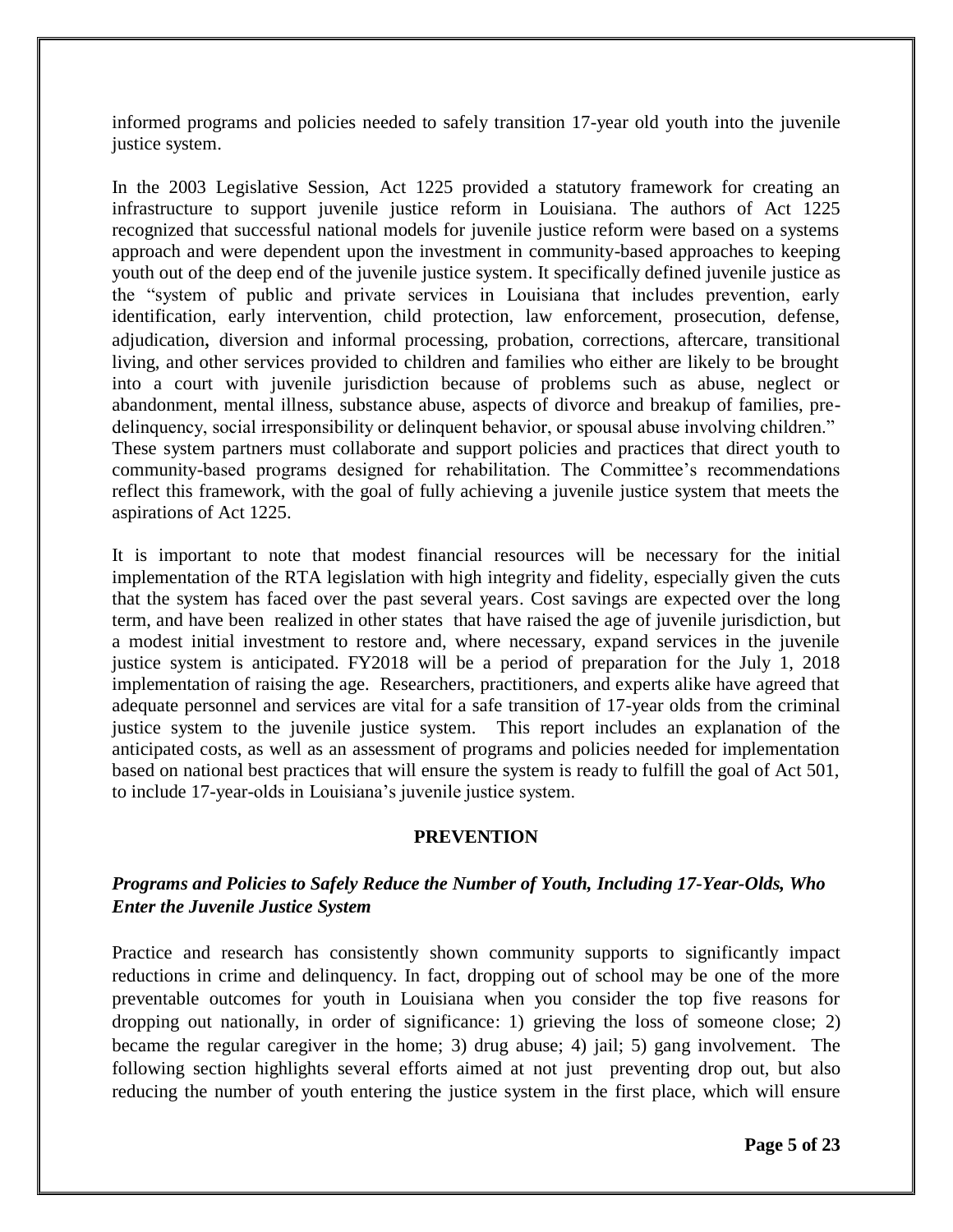system resources are focused primarily on youth who pose the greatest risk to public safety, and create added capacity to absorb the 17-year-old population.

## *Hi-Set/GED Attainment*

A 2008 study of minority youth living in high-poverty, urban neighborhoods examined the difference between high school graduates, GED recipients, and dropouts. Researchers found that graduating with a high school diploma was more beneficial to youth than a GED, but youth with a GED had more benefits than dropouts. The benefits of obtaining a GED, both economic and social, make it an important credential for school dropouts, especially those who are economically disadvantaged. The study's findings argue for continued investment in adult basic education programs leading to GED attainment for low- income, inner city youth.

Still other research findings project that the economic cost to society is nearly \$260,000 in lower lifetime earnings for each dropout. This is further compounded by the expectation that high school dropouts also rely on greater public spending for public assistance, including health care and other government-funded programs. Earning a GED/Hi-Set may have even greater value for those youth commonly at risk of juvenile justice system involvement. Research has shown that the impact of receiving a GED on future earnings was greater for those who leave school with weak cognitive skills rather than those who leave with higher skill levels. This is likely due to the fact that those who leave school with lower cognitive ability are the least employable and the skills obtained through earning a GED make them significantly more desirable to employers. In general, increasing educational attainment reduces the likelihood of committing violent and property related crime and increases employability.

As 17-year-olds come into the juvenile justice system, it is important for all system stakeholders to keep this in mind. Efforts should be made to create mechanisms for youth to earn their diplomas whenever possible so that those with higher skill levels can reach their full potential. This should also apply to youth who are receiving their education in juvenile correctional facilities such as detention centers or OJJ secure care. The vast majority of these children return to their communities while they are still school-age and keeping them on a diploma track better ensures their seamless transition to their communities and their schools.

#### *The School to Prison Pipeline*

In an effort to decrease the number of young people who become lost in a cycle of arrest, detention and subsequent negative outcomes in life, increased attention is being given to a predictable trajectory whereby youth, including 17-year-olds, enter the justice system through what has become known as the "school to prison pipeline". The vigorous implementation of "zero tolerance" policies in elementary and high schools during the 1990's led to a drastic increase in the number of youth suspended, expelled, and arrested at school. Many of the behaviors that prompt school administrators and school-based police officers to respond with harsh punitive consequences are typical, and often normative, for many adolescents and could be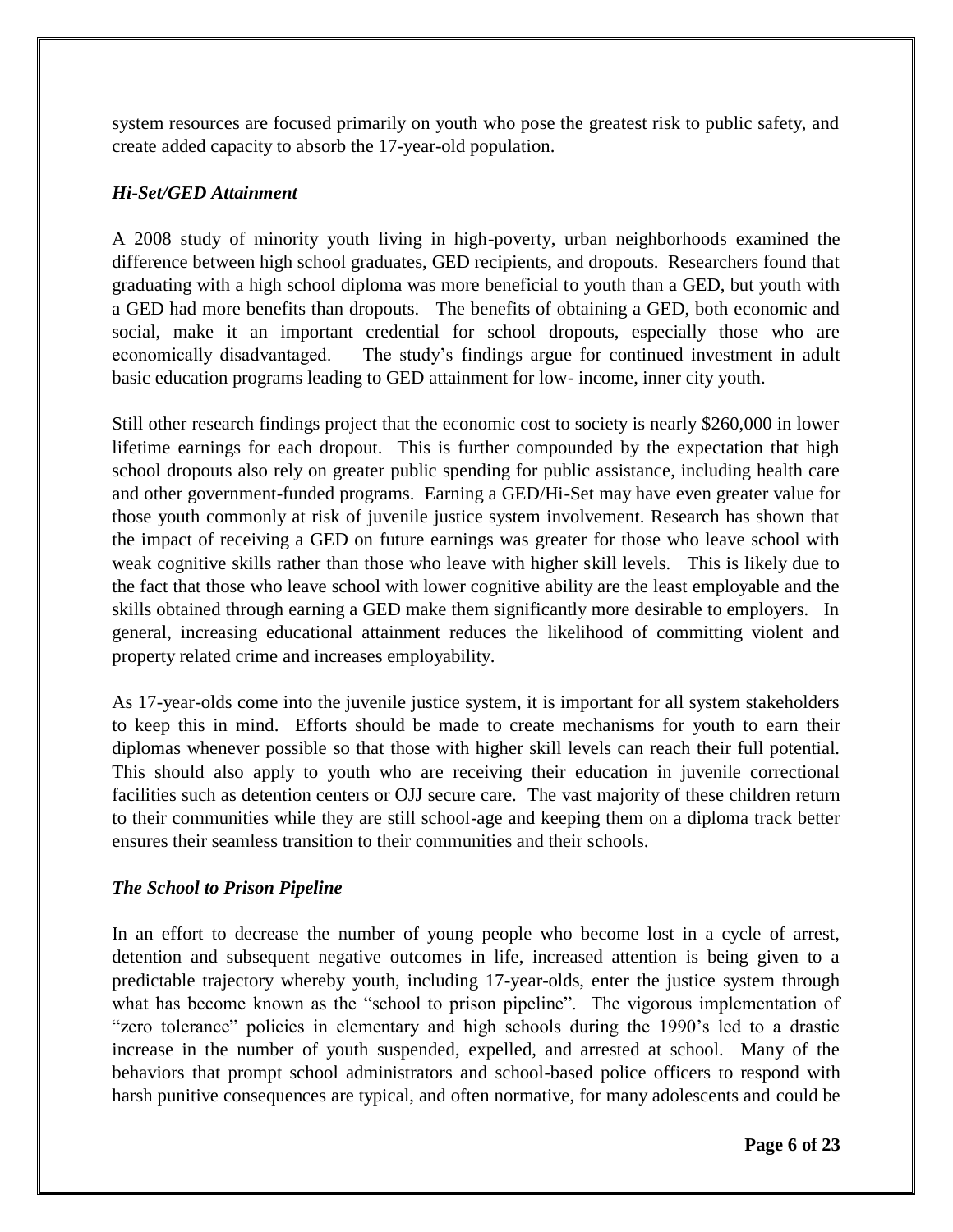addressed with more constructive, supportive interventions that would benefit students rather than steer them into the "pipeline".

School suspension and expulsion have been found to contribute to the likelihood that youth will end up in the justice system. Often, students are suspended or expelled from school as the result of "zero tolerance" protocol or in order to deter other students from behaving similarly without proper consideration of the circumstances surrounding the student's behavior or the potential for serious, negative outcomes to the student's future. School suspension has been linked to an increased likelihood that a student will drop out of school, which is correlated with incarceration as an adult. Research has shown that a person who does not earn a high school diploma is 3.5 times more likely to be incarcerated than someone who completes high school. Current U.S. estimates of males in state and federal prisons suggest that about 70% do not have a high school diploma, and it costs society about \$70 billion annually to hold and supervise them in corrections departments.

The risk of dropping out is even greater for youth who are arrested. One study (Sweeten, 2006) found that a first-time arrest during high school increases the chances of dropping out and that a first-time arrest with a court appearance is even more detrimental to educational outcomes. Further, court appearance was found to be more detrimental to the educational outcomes of youth who had been less involved in prior delinquent behavior than those with a history of delinquency. Policies that encourage student arrest and entry into the juvenile justice system have been proven to be counterproductive not only insofar as they decrease the likelihood that youth will graduate from high school but those youth are also less likely to be able to secure employment, go to college or join the military.

Taking steps to reduce the school to prison pipeline by reforming local and state level policies, as well as state statutes pertaining to school discipline and arrests in school, will reduce the number of youth unnecessarily pulled into the juvenile justice system, which will improve outcomes for youth and reduce strain on the system. Doing so in coordination with implementing Raise the Age will help create more capacity in the system to accommodate 17-year-olds.

## *Behavioral Health Services*

Based on national studies, among older adolescents- including 17-year-olds, 72% will have witnessed violence in the home or community (that equals over 840,000 Louisiana youth); 70% will have been physically assaulted; 41% will have experienced some type of maltreatment by a caregiver; and 17% of females will have been sexually assaulted.<sup>1</sup> Studies show that 30% of these youth develop clinically significant trauma-related problems (that equals over 252,000 Louisiana youth).<sup>2</sup> Beyond trauma and its effects, it has also been well established that the majority (70%) of youth that come in contact with the juvenile justice system meet the criteria

l

<sup>&</sup>lt;sup>1</sup> National Survey of Children's Exposure to Violence II; Zinzow et al., 2009; Saunders & Adams, 2014; and, Jackson et al., 2013

<sup>2</sup> Saunders, 2015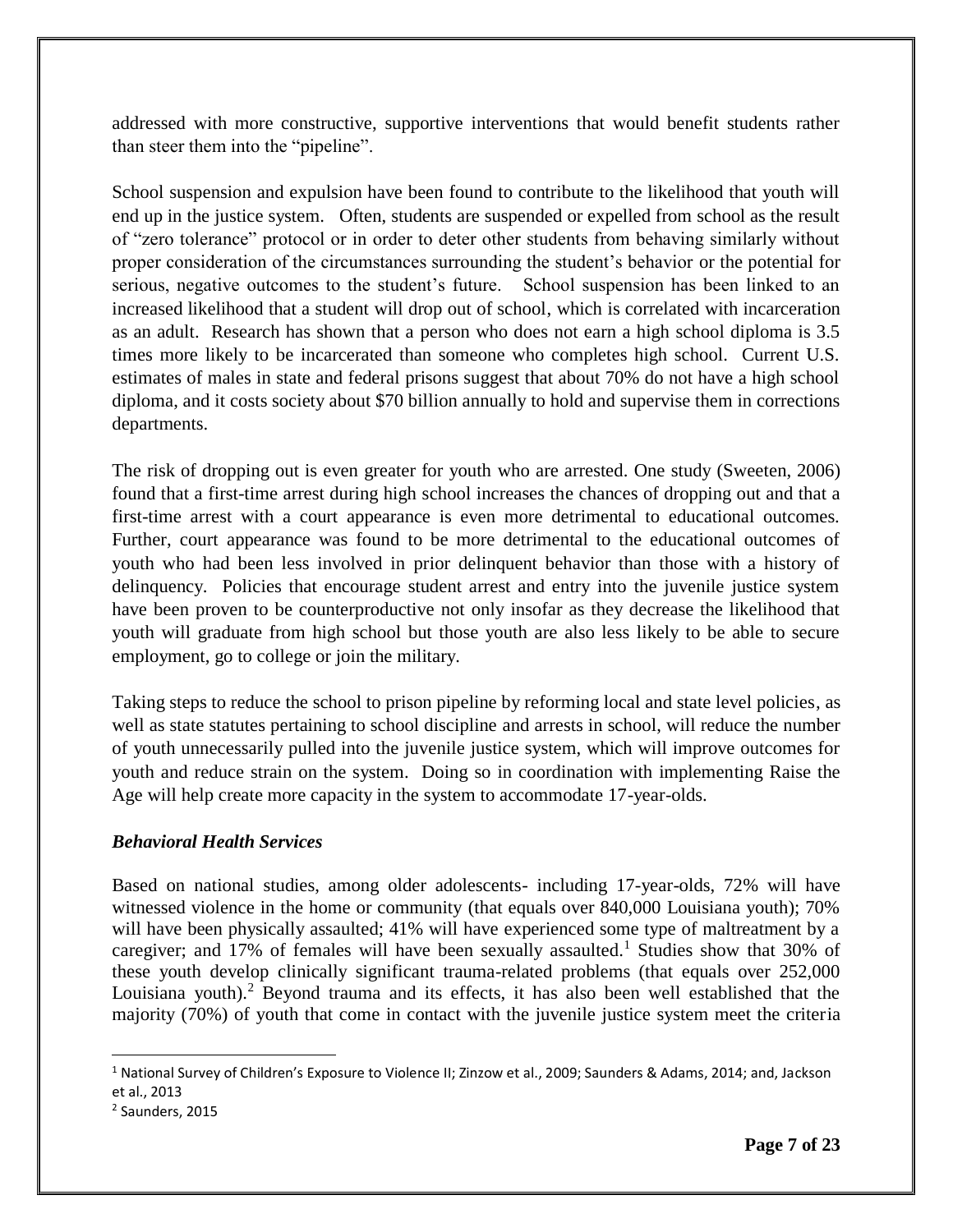for at least one mental health diagnosis, and 27% have a "serious" mental health condition that warrants ongoing treatment in order to maintain functioning at home, school, work, or with peers.<sup>3</sup>

Effective behavioral health intervention is critical to maximizing system outcomes, including successful completion of probation, early termination of probation when appropriate, and reducing recidivism. If more youth of all ages have access to services that are effectively addressing the behavioral health concerns related to their involvement in the system, youth will cycle off probation more quickly and there will be reduced demand for expensive residential placements, including secure care. Those youth who do end up in secure care will be less likely to return when they are released. These outcomes would, in effect, reduce the strain on juvenile justice system resources, and create more capacity within the system. It will also ensure that Louisiana gets the return on investment for bringing 17-year-olds into the juvenile system. Providing effective treatment to 17-year-olds will increase the likelihood that they will not recidivate, even beyond the difference we already see in recidivism rates among older adolescents in Louisiana's juvenile system compared to the adult system.

Evidence-based practices and programs (EBPs) are standardized, replicable practices that are implemented with fidelity and have been researched and demonstrated positive outcomes in repeated studies. EBPs are moving the fields of juvenile justice and behavioral healthcare from the conclusion of the last century that little to nothing worked to being able to repeatedly and visibly demonstrate positive outcomes for youth and families. EBPs improve the quality of care provided to youth and their families. EBPs are critical to juvenile justice. They achieve improved public safety through reduced rates of re-arrest, improved family functioning and school performance; reduced rates of out-of-home placements such that youth spend fewer days in more costly and restrictive facilities; higher retention rates of participants; decreased drug use and symptoms of mental illness; and, cost effectiveness when compared to other interventions.

Louisiana has invested in the implementation and dissemination of several of these proven practices and continues to look for ways to incentivize providers to adopt these practices, including through the use of mainstream, sustainable funding such as Medicaid. For example, in 2006, Louisiana had only four community based Multi-systemic Therapy (MST) and no Functional Family Therapy (FFT) teams, reaching about forty-seven families annually, throughout the state.<sup>4</sup> As of 2014, in Louisiana there were 55 MST and FFT teams serving over  $3,000$  youth and their families annually.<sup>5</sup> There is evidence to support the notion that these behavioral health models play a major role in keeping these youth in communities and out of costly hospitalizations, and also aid in reducing crime and recidivism.

Louisiana has several of these programs operating at varying degrees of accessibility and could expand these practices significantly to deter more youth from the justice system. As mentioned, programs in Louisiana include FFT and MST, as well as Nurse Family Partnership, Life Skills Training, Aggression Replacement Training, Big Brothers Big Sisters, Cognitive Behavioral

l

<sup>3</sup> Merikangas et al., 2010; and, Shufelt & Cocozza, 2006

<sup>4</sup> Phillippi & Arteaga (2007).

<sup>5</sup> Phillippi (2015)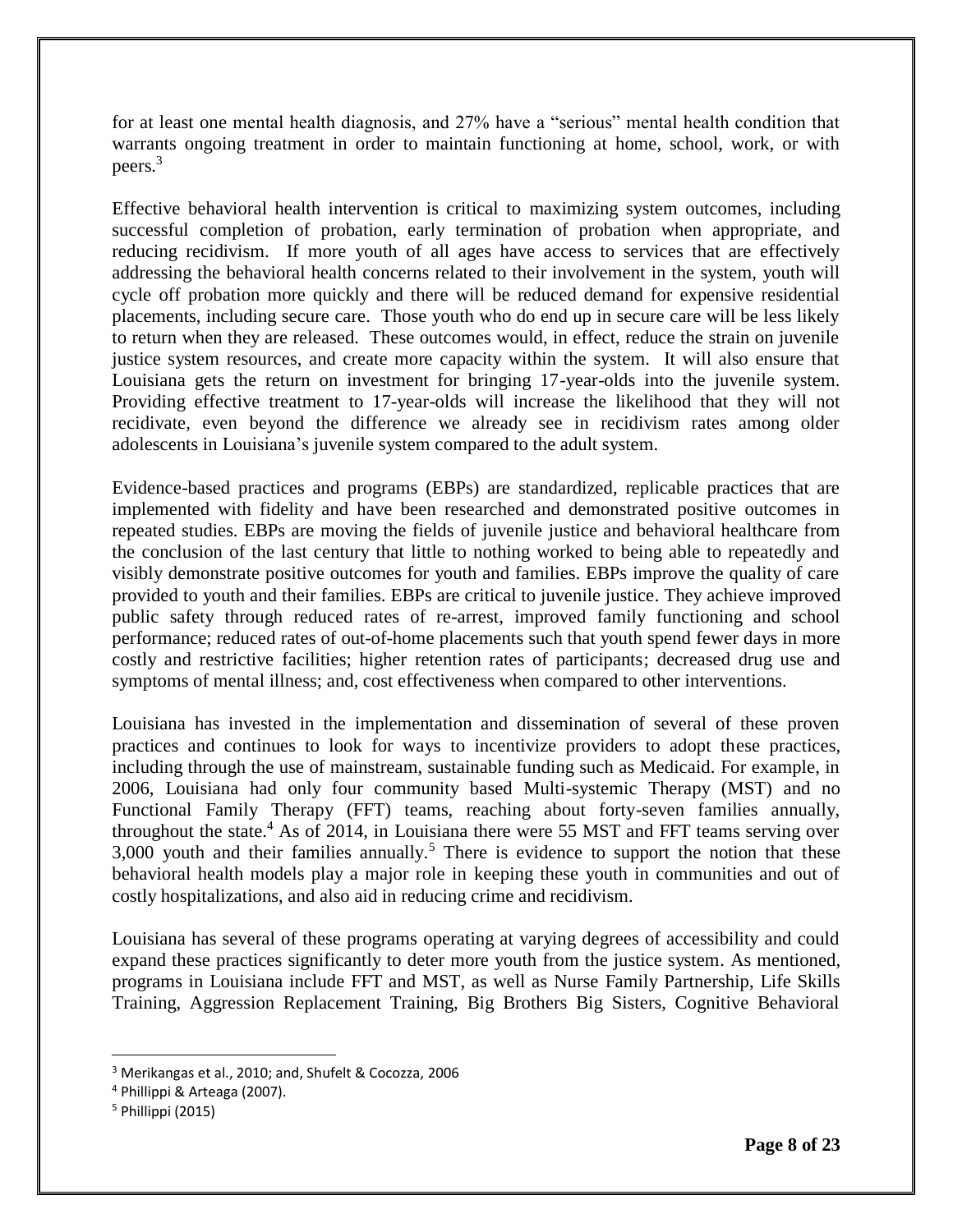Intervention for Trauma in Schools, Motivational Interviewing, Cognitive-Behavioral Treatment, and others.

To move from our current state of programming in Louisiana to a more effective and reliable intervention delivery system for our juvenile justice system, the following strategies are recommended: 1) Whenever possible, implement the best evidence-based programs, 2) assist smaller providers and rural areas in moving providers towards evidence-based practices where staffing patterns and/or budget restraints will not allow for the larger evidence-based programs, 3) require that funding of unproven programs include an evaluation component to prove effectiveness if receiving state funds, 4) incentivize providers to sustain and build capacity for EBPs with mainstream funding (e.g. Medicaid, state contracts, etc.), and 5) work with universities and state agencies to develop a workforce prepared to deliver EBPs.

## *Disproportionate Impact for Youth of Color*

Youth of color, especially African American youth, are vastly overrepresented in the juvenile justice system. Research demonstrates that race plays a role in juvenile justice processing and sanctions. Not only are African American youth arrested and incarcerated at disproportionate rates compared to White/Caucasian youth, but research has shown that they are disciplined more frequently and harshly than white students. The rate at which public schools suspend African American students is almost three times higher than rates for white students. Furthermore, the use of surveillance, law enforcement, and zero tolerance policies are more frequently found in large urban school districts which tend to have larger populations of youth of color.

Youth with emotional and learning disabilities are also disproportionately affected by zero tolerance policies and frequently arrested and referred to the juvenile justice system. A 2011 study by the New York Civil Liberties Union found that youth with disabilities were 4 times more likely than their peers to be suspended from school. African American students are more likely than any others to be placed in special education programs for emotionally and mentally disabled students, thereby compounding their risk of suspensions, and eventually dropping out and entering the juvenile justice system. Involvement in the juvenile justice systems exacerbates challenges faced by poor, urban youth and leads to poorer outcomes in health, education and economic mobility. Any effort to reform the juvenile justice system in any manner, including implementation of Raise the Age, must include an intentional effort to eliminate racial disparities at all points of the system.

#### **ARREST & DIVERSION**

## *Law Enforcement Training and Diversion*

Ensuring that law enforcement officers are properly trained on techniques specific to juveniles will be an important component of implementation, especially given that 17-year-olds have always been treated as adults in Louisiana, and there will need to be a shift in approach as well as logistics in law enforcement encounters with 17-year-olds. Proper training can also result in increased compliance among people stopped by police, reduce the likelihood of an incident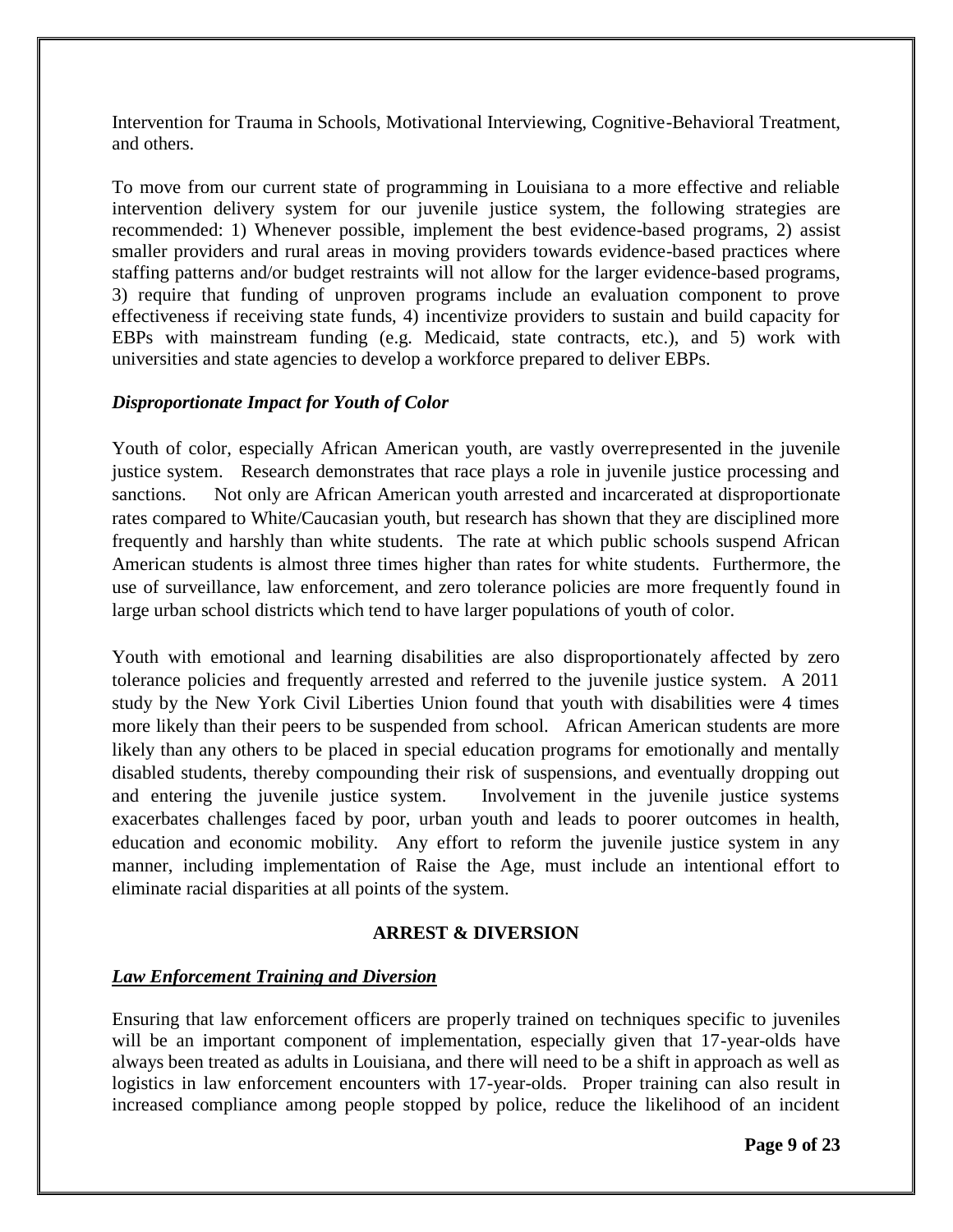escalating to a dangerous situation, and improve relations between law enforcement and communities.

In Louisiana, there are several national models of training and interventions related to law enforcement level diversion. These include training for police related to adolescent development, crisis intervention training, and verbal de-escalation techniques to name a few. These have been piloted to varying degrees in Louisiana, and a fuller-scale implementation could be considered. For instance, Crisis Intervention Training-Youth (CIT-Y) is a training available to law enforcement officers who seek specific information on working with youth. It covers critical topics such as adolescent development, common psychiatric disorders among youth, crisis response techniques, and community-based options for youth. It is offered in an 8-hour standalone training or a thirteen hour train the trainer format (the latter targeting longer-term sustainability in states and departments). One such training is a product of the National Center for Mental Health and Juvenile Justice. Louisiana currently has mental health and law enforcement personnel trained and able to deliver this model.

The Adolescent Mental Health Training (AMHT) for School Resource Officers is another resource that can provide critical information on adolescent mental health to officers as well as other school-based disciplinary and treatment staff. This 12-hour course allows law enforcement participants and other professionals to practice skills that will help them in their daily interaction with youth. Valuable skills learned in the course include problem solving skills, de-escalating incidents, communicating, role modeling, and using guided decision-making. Similar to the CIT-Y, Louisiana presently has trained trainers that can disseminate this national model further.

Law enforcement can also provide the first opportunity to divert youth from unnecessary system intervention, which wastes resources and increases the likelihood of recidivism. Research shows that when youth become too deeply involved in the juvenile justice system for minor behavior problems, they become more likely to engage in continued delinquency in the future. This is true for any type of formal processing, even if the child is not incarcerated. One large, longitudinal study on the impact of the juvenile justice system found that youth who were placed on probation were 14 times more likely to be involved in the criminal justice system as adults, compared to youth who reported delinquent behavior but were not placed on probation – even when controlling for socio-economic and developmental factors. Another study out of the University of New Orleans compared youth who were formally processed with youth who were informally processed, and looked at the amount of self-reported delinquency and actual arrests after a six month follow up period. Despite starting off with similar levels of delinquency, the study found that formally processed youth reported almost twice as many delinquent behaviors at follow up, and official arrests were 23% higher for the formally processed group. Given all that we know, it is clear that public safety depends on a system that makes full use of all opportunities available to use alternatives to formal system processing, which includes diversion at the point of arrest.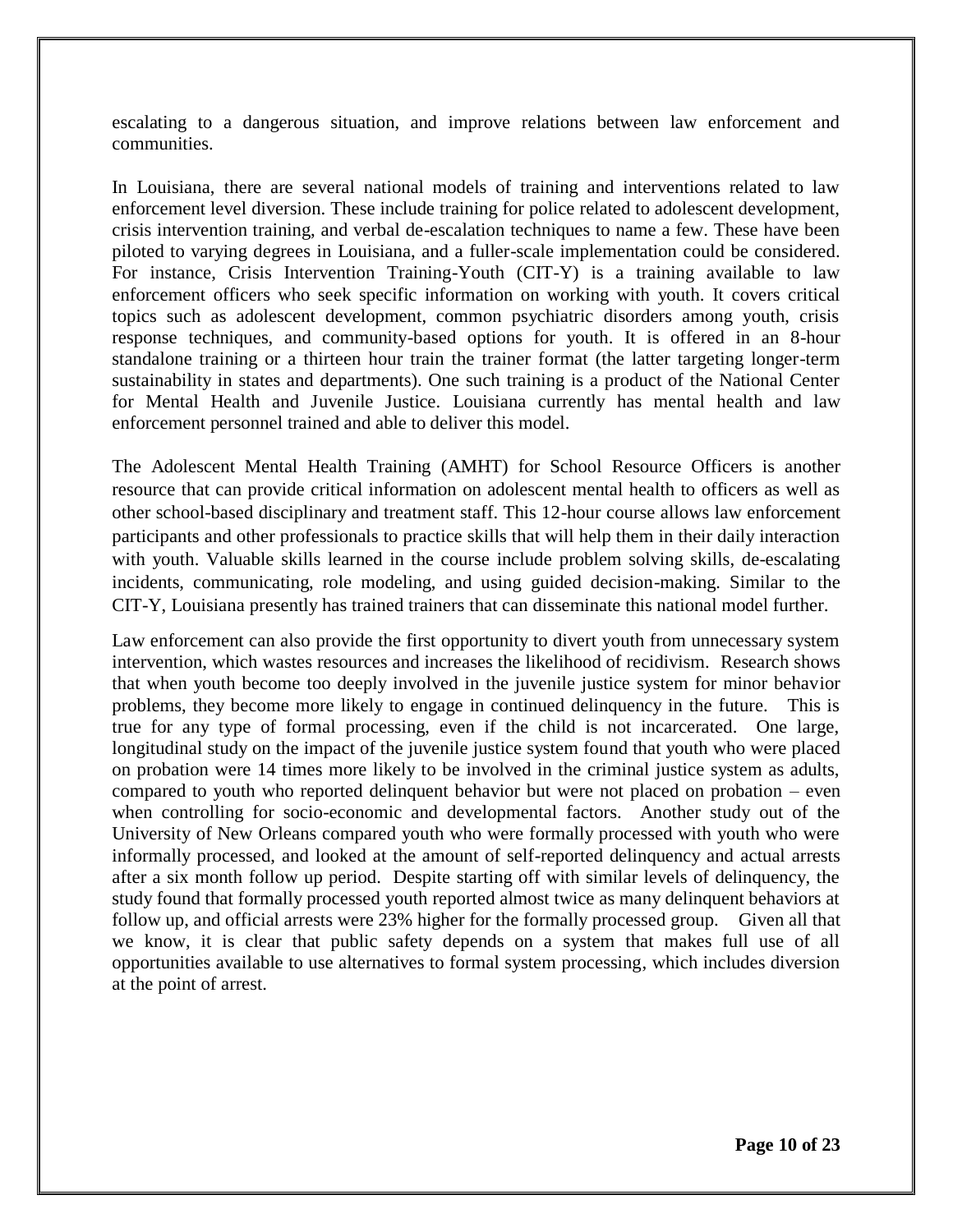Data from the 2016 legislated study of raising the age of juvenile jurisdiction in Louisiana<sup>6</sup>, documented that approximately 5,888 17-year-olds are arrested annually in Louisiana on adult charges. These numbers are based on current adult procedures and are projected to decline under juvenile jurisdictional guidelines, since the vast majority are shown to be nonviolent and misdemeanor arrests. These types of offenses afford opportunities for diversion, which can be done at the point of arrest. There are some models of police diversion already in place in Louisiana, such as Calcasieu Parish's Multi-Agency Resource Center, but there are also models from other states that Louisiana could adopt to improve outcomes and create additional capacity in the system to ensure smooth implementation of Raise the Age.

## *Case Example: Florida's Civil Citation Statute*

Florida's civil citation statute offers law enforcement an alternative to arrests for offenses that represent youthful misbehavior as opposed to more serious delinquency. Young persons who are issued civil citations must take responsibility for their actions, but if they complete certain requirements, can avoid further legal action as well as a juvenile record that may follow the youth throughout life.

Program requirements may include:

• Community Service

 $\overline{a}$ 

- Intervention Services
- Other Sanctions or Services
	- o School progressing monitoring
	- o Restitution
	- o Letter of apology
	- o Pre-vocational skills training

Civil citation programs typically take about 30 to 120 days for youth to complete. If the youth fails to complete the program requirements, law enforcement completes the arrest process and make a referral to the prosecutor who may choose to prosecute the case in juvenile court.

Officers may issue a civil citation up to three times to a youth with no other prior delinquency history if he or she is accused of a misdemeanor offense. The law does permit civil citations on a case-by-case basis for misdemeanors involving firearms, offenses that are sexual in nature, or where gang activity is suspected, if it is in the best interest of the youth and public safety. Misdemeanor offenses that are eligible with approval of victim, family, and prosecutor include assault, battery, non-firearm weapons possession charges, and animal cruelty.

When the civil citation statute was first passed and implemented in 2011, youth were only ever eligible for one civil citation. However, the program was so successful that the statute was

<sup>&</sup>lt;sup>6</sup> Phillippi, S., G. Siegel, P. Scharf, R. Atkinson, E. McCann, & P. Arteaga (2016). A Legislated Study of Raising the Age of Juvenile Jurisdiction in Louisiana: The Future of 17-Year-Olds in the Louisiana Justice System. In response to Louisiana House Concurrent Resolution No. 73 of the 2015 Regular Session. Published by the Louisiana State University Institute for Public Health & Justice: New Orleans, LA. Available at: [http://lsuhsc.wpengine.com/wp](http://lsuhsc.wpengine.com/wp-content/uploads/2016/07/RAISE_THE_AGE_DRAFT_20160128Final.pdf)[content/uploads/2016/07/RAISE\\_THE\\_AGE\\_DRAFT\\_20160128Final.pdf](http://lsuhsc.wpengine.com/wp-content/uploads/2016/07/RAISE_THE_AGE_DRAFT_20160128Final.pdf)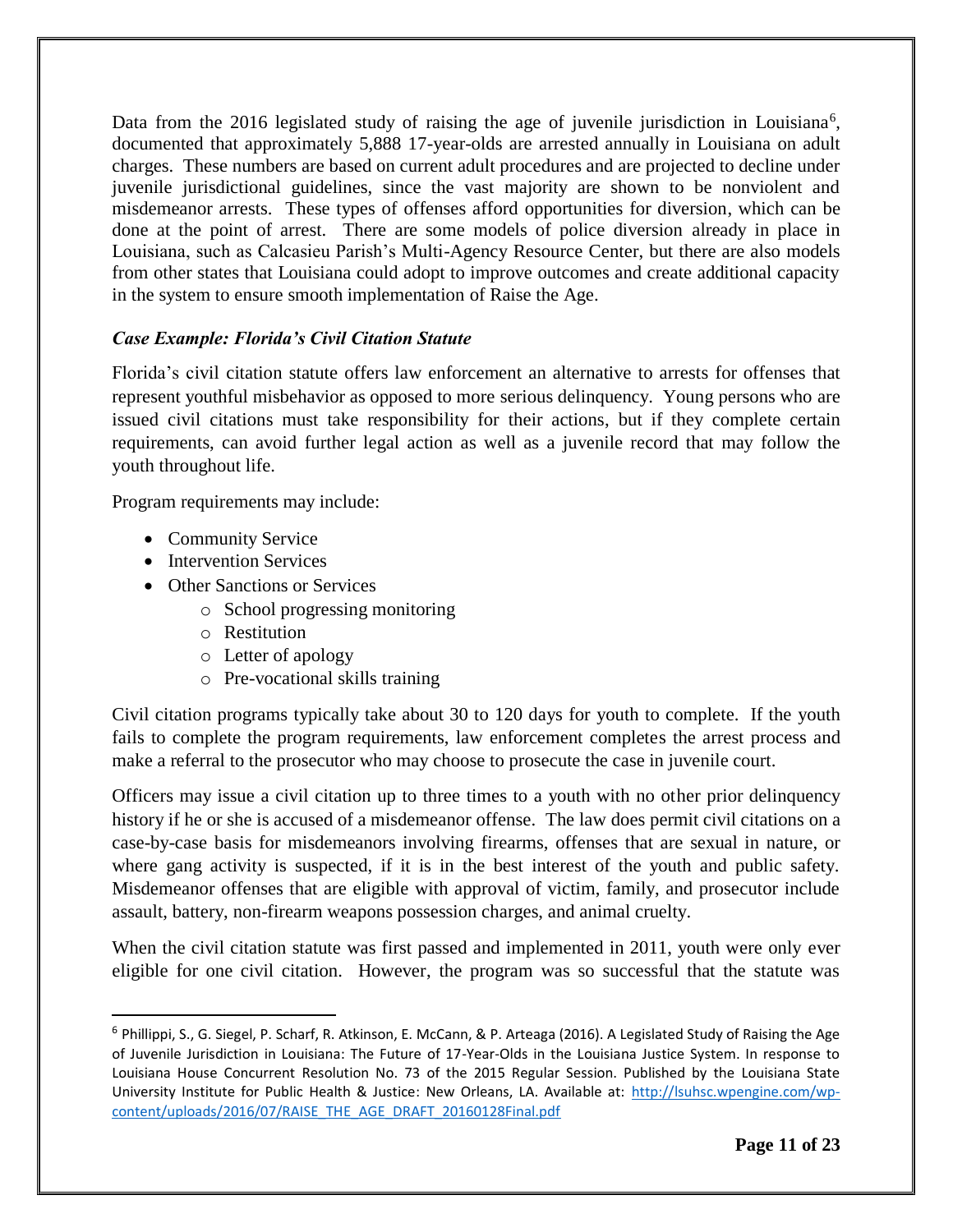amended in 2015 to allow up to three civil citations per youth. As for success, recidivism rates for youth who are issued a civil citation are extremely low, and significantly lower than for youth who are formally processed. A 2016 report on the civil citation program reported that the recidivism rate for civil citations was only five percent, while it was nine percent for post-arrest diversion programs. A previous report stated that the recidivism rate for probation cases was 17 percent, and 42 percent for residential programs.<sup>7</sup>

Civil citation also ensures that youth experience more immediate consequences of their behaviors and, if services are needed, they can be put in place much more quickly than through the traditional court process, where it can take weeks or even months for a case to proceed from arrest to disposition. Even when cases are referred for prosecutorial diversion, there can still be significant delay from the time of the arrest to the time when the child is enrolled in the program.

Finally, civil citation saves time and resources that are currently spent when youth are arrested and referred for formal court processing. The state of Florida created the civil citation program for juveniles through legislation passed in 2011, creating an opportunity to divert youth from formal court involvement at the point of arrest. Florida estimated that the 8,961 civil citations that were issued in FY 2014-2015 saved, at minimum, \$13.1 million that could be reinvested in efforts to prevent and address serious crime.<sup>8</sup>

Civil citation provides an option for diversion at the point of arrest, which would reduce the impact of Raise the Age on law enforcement and the court system if it were implemented in Louisiana. According to the legislated study on the impact of Raise the Age from the LSU Institute for Public Health and Justice, more than 60% of arrests of 17-year-olds in Louisiana are for misdemeanor offenses.<sup>9</sup> Civil citation is an option that will effectively hold youth accountable for their actions while minimizing the system resources needed to do so. The program worked so well in Florida, the eligibility criteria was expanded after just four years. Louisiana should take advantage of these findings and anticipate similar outcomes.

## *Resource and Assessment Centers*

l

Law enforcement officers are routinely called to respond to situations involving youth committing low-level offenses, fighting at home, or other family issues. These situations take them away from traditional patrol. Reluctant to leave youth and their families in a crisis situation, officers are often faced with difficult choices: to either ignore problem behavior or criminalize it, neither of which resolve the situation or lead to appropriate solutions.

In many instances, these youth may have behavioral health issues for which law enforcement in most jurisdictions have little training or support to safely and effectively respond. Resource and Assessment Centers provide police officers the opportunity to intervene in a manner that is both

<sup>7</sup> The Children's Campaign (2016). *Stepping Up: Florida's Top Civil Citation Efforts*. Available online at <http://iamforkids.org/wp-content/uploads/2016/09/Study-FINAL-9-7-16-2.pdf> 8 Ibid.

 $9$  IPHJ reported 1,561 felony arrests of 17-year-olds in 2013, out of a total of 4,004 arrests reported by law enforcement agencies in Louisiana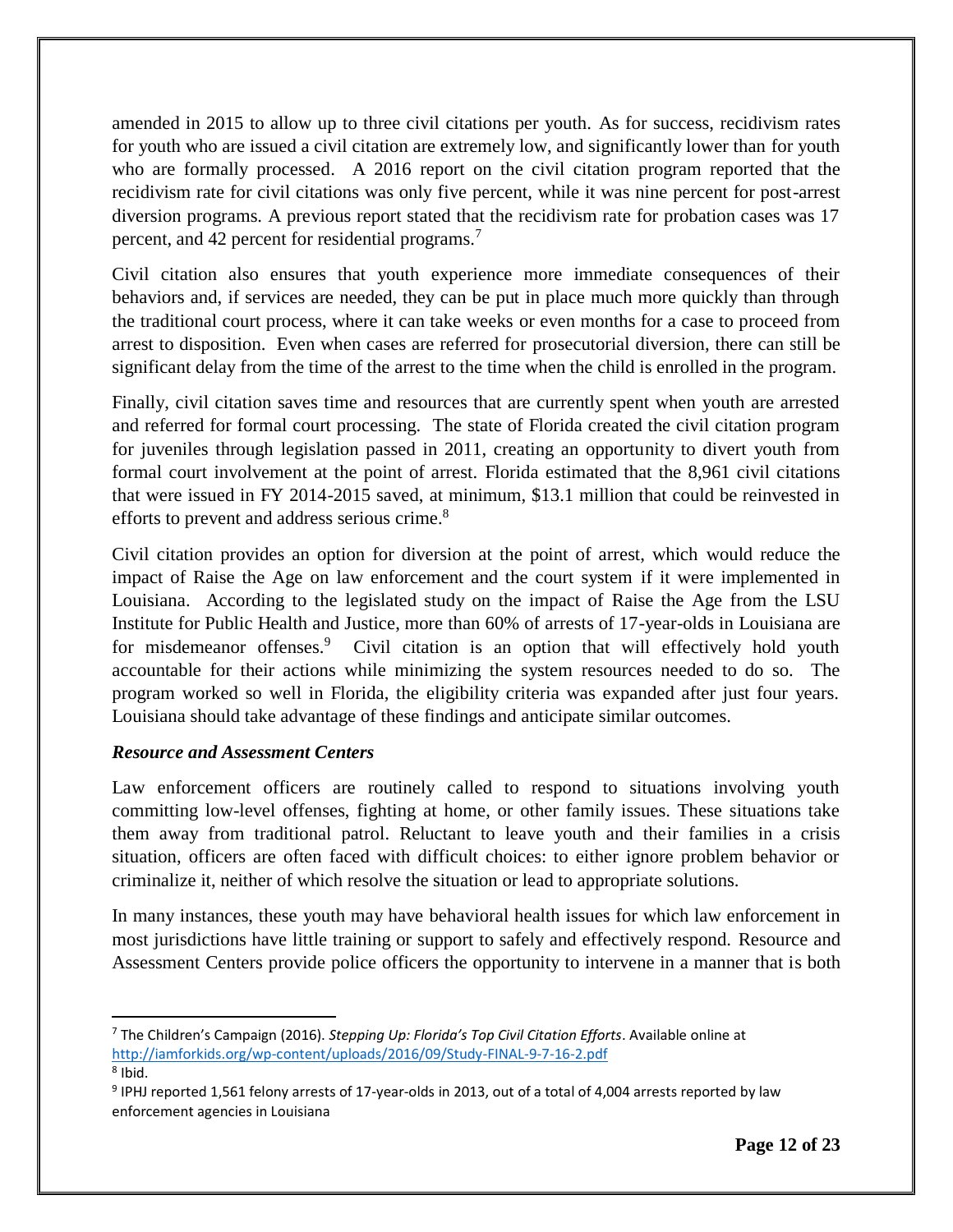helpful and effective, connect youth to appropriate services that resolve crisis situations, and return to patrol in a timely manner.

Several communities in Louisiana, including Calcasieu Parish, Lafayette Parish, and Terrebonne Parish have created drop-in resource and assessment centers to serve as "diversion hubs" where police officers can bring young people who are engaged in low-level misbehavior (such as disorderly conduct, minor fighting, or property offenses). Typically, these centers employ trained professionals—social workers, mental health clinicians, and others—to assess the problematic behavior and circumstances and then connect youth and their families with services and support to address the issue without involving the police.

When police are already involved, resource centers make it possible for officers to address troubling behavior and return to patrol quickly, feeling confident that they have helped young people and families get support. To that end, stakeholders are focused on opening resource centers in locations that are convenient for law enforcement, but are also welcoming and accessible for families. Additionally, many centers are open around the clock, or at least during the afternoon and evening hours, when youth are out of school.

## *Case Example- The Multi-Agency Resource Center (MARC) in Lake Charles*

In Calcasieu Parish, the Multi-Agency Resource Center (MARC) was created in 2011 as a dropin center accessible to officers—encountering youth who need additional support and services and parents and families of youth at risk of getting arrested. Based on the unique circumstances of each case, some end with a short talk with a counselor, while others involve a full assessment and planning process. The MARC's initial outreach efforts focused on making police officers aware of the resource, but outreach efforts are now also directed at families. Between 2012 and 2015, the MARC saw a 150 percent increase in the number of family walk-ins without police referral. The MARC's leadership believes that this increase demonstrates greater community awareness of the center as a resource that families can trust and use to support their youth through challenging situations without relying on police intervention.

#### *District Attorney Diversion*

Using data from the 2016 RTA study, it is projected that just under 6,000 17-year-olds may be arrested across the state, with the vast majority being for non-violent offenses, based on available adult arrest data. Given these numbers it is reasonable to anticipate that many 17-year-olds might be eligible for some form of diversion. The commission recommends that Louisiana District Attorneys apply guidelines and standards for juvenile diversionary programs to include 17-yearolds beginning in 2018. Commission members also propose that District Attorney Offices be incentivized to divert youth, including 17-year-olds, whenever feasible to reduce unnecessary system involvement, which should maximize resources, increase public safety, and improve outcomes for youth.

#### *Case Example: Maximizing Diversion Resources*

In an attempt to improve diversion and maximize resources, one Louisiana jurisdiction embarked on a process to increase the number of youth entering and successfully completing the pre-trial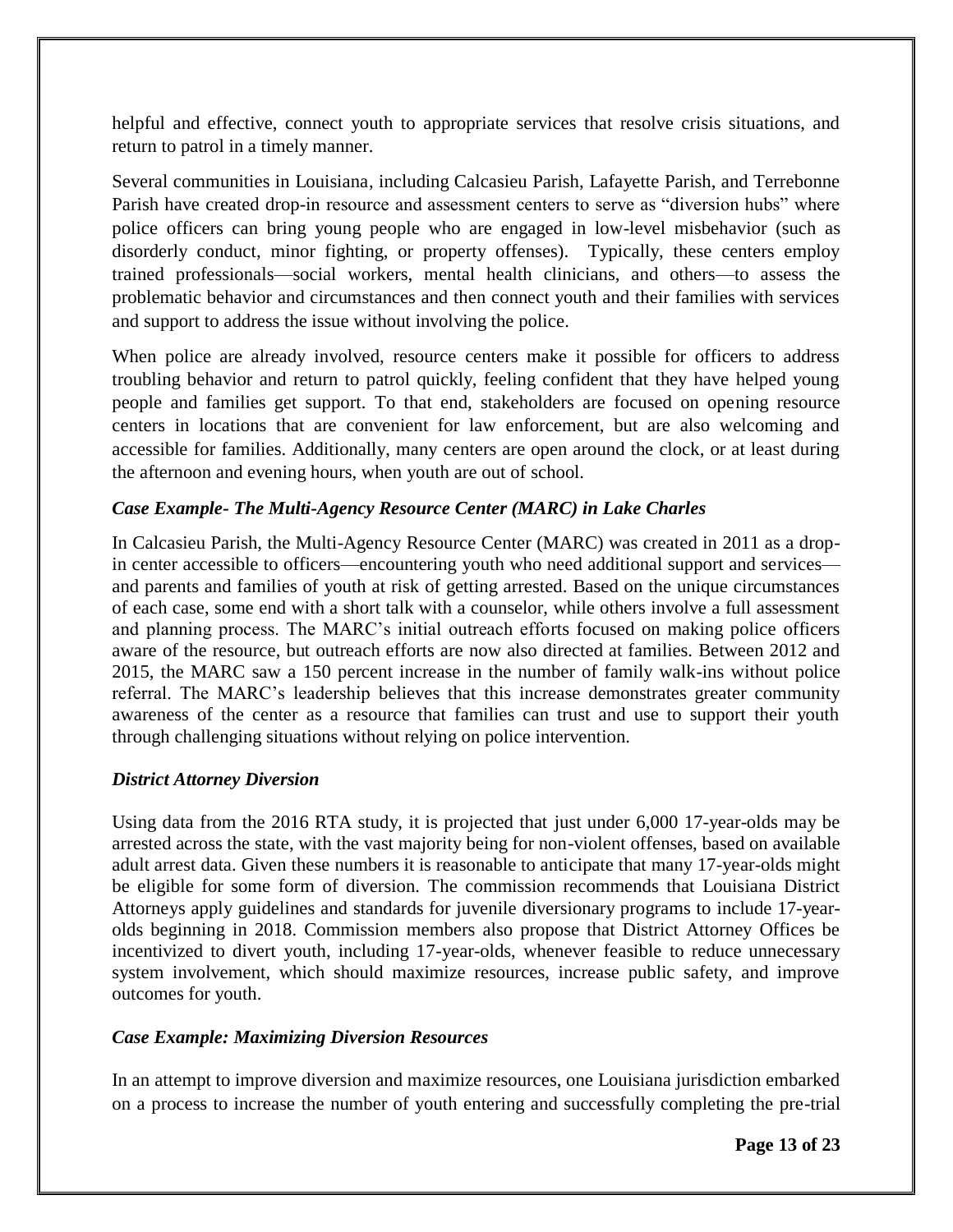diversion program. The planning process for this increased use of diversion articulated four goals:

- Increase the percentage of prosecutable referrals that are sent to the Pre-Trial Diversion Unit instead of pursuing formal processing;
- Expand capacity of the Pre-Trial Diversion Unit to take on more cases by reducing the amount of time youth spend in Diversion;
- Reduce likelihood that diverted cases will return to court; and
- Improve outcomes and more effectively address the reasons youth end up in Pre-Trial Diversion without net-widening.

The plan to achieve these goals focused primarily on restructuring the program to help youth move through diversion more quickly and with greater success. At the same time, the criteria for diversion eligibility was reviewed and revised, expanding diversion access to youth with prior delinquency history and youth charged with certain non-violent felony offenses.

Prior to this restructuring, juvenile diversion was far more limited in the types of cases served, and it frequently lasted over a year. There was only one type of diversion available  $-$  a lengthy and sometimes unnecessarily intensive case management process. The excessive length of time youth spent in diversion meant that program slots did not turnover very frequently, reducing the number of youth that could be served over the course of a year. As part of the restructuring, this practice was replaced with a multi-faceted, tiered approach that could be tailored specifically to the needs of each youth. They created four diversion "tracks" that a young person could be assigned, depending on the nature of their specific case:

- 1. Abbreviated Diversion: Short-term (i.e., 1-2 days), in-house interventions focused on behavior that brought youth to system. *Ex: 1 day intake + 1 day shoplifting program*
- 2. Substance Use Track: Assessment and target level of need from low to high intensity. Solely for youth arrests on drug-related charges or youth for whom substance abuse is clearly the driving factor in their delinquent behavior.
- 3. Traditional Diversion: 3 to 6 months possible in-house and community based services.
- 4. Community Conferencing/Restorative Practices: Facilitated conversation with everyone impacted by the incident, concluding with an agreement between all parties to repair the harm caused by the event. Focus on victim voice and youth accountability.

The results were immediate and striking. At the end of 2013, the number of youth successfully completing diversion had increased exponentially:

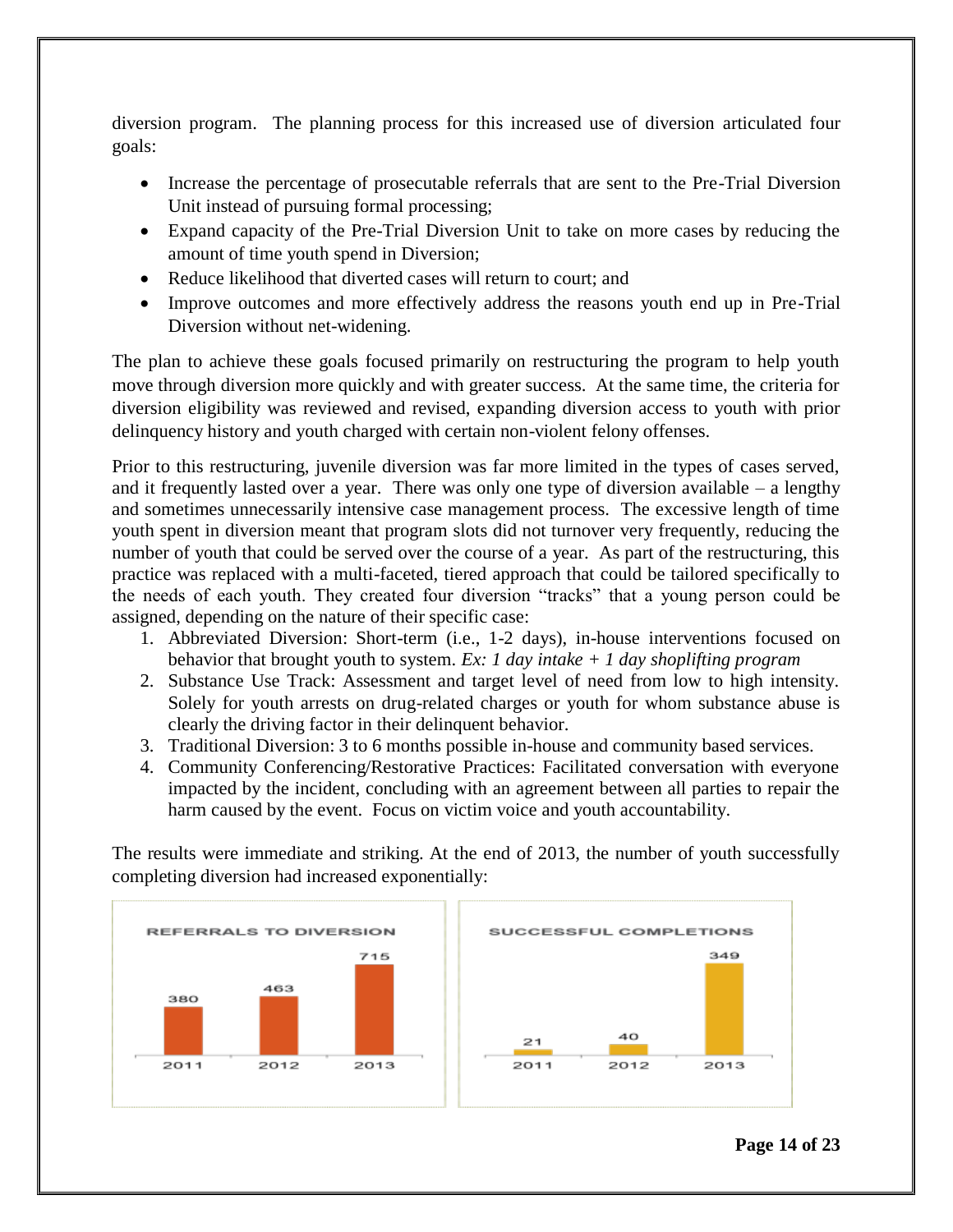Since 2013, the percentage of cases referred to diversion have continued to increase, and the vast majority of youth that successfully complete probation are not re-arrested within the following year:



% of Arrests Sent to Diversion 2011-2016

The increase in referrals to and successful completions of diversion have helped to reduce the number of youth that are placed on probation, to the point that the number of referrals to diversion have actually exceeded the number of probation cases: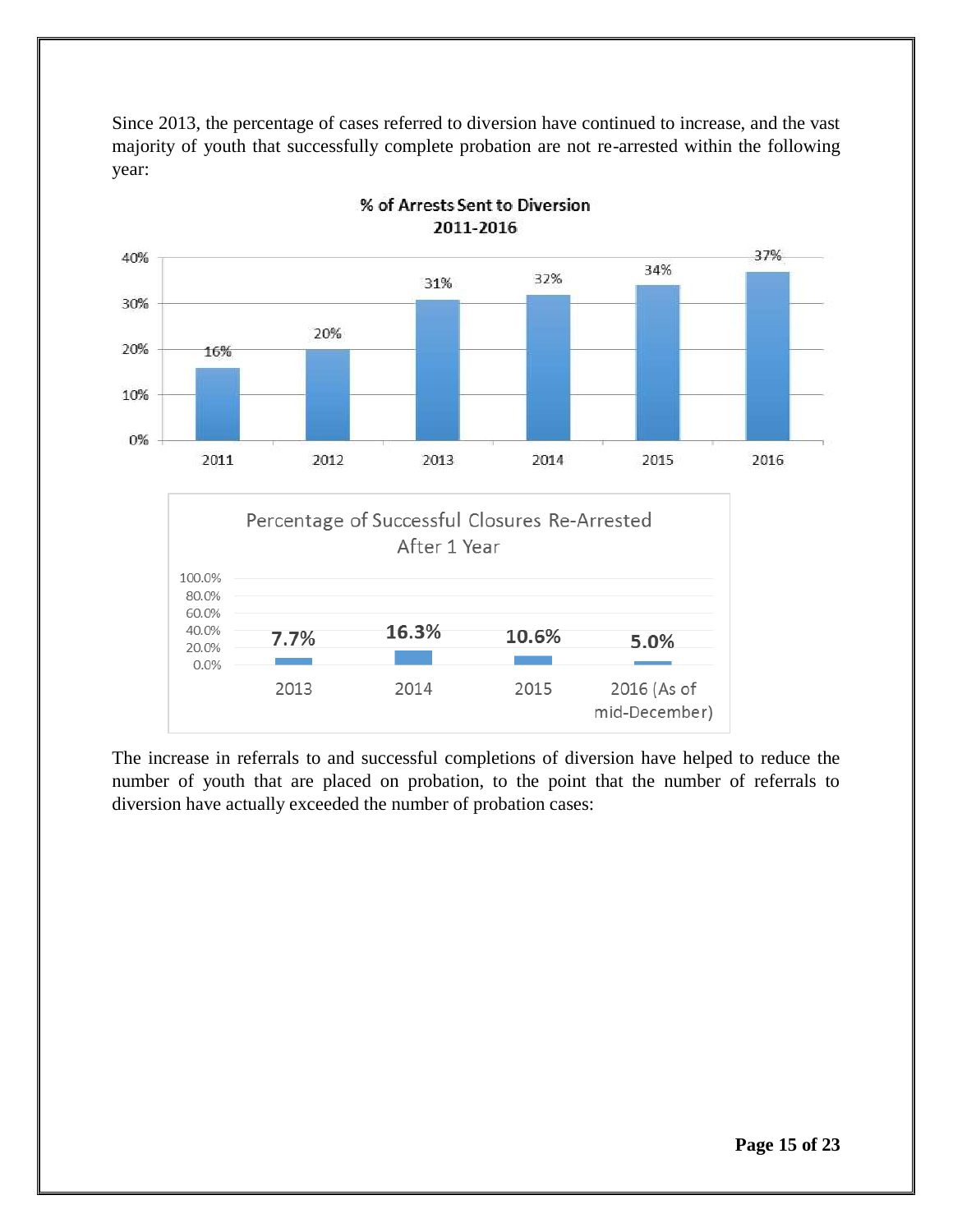

This means that probation officers have smaller caseloads, so they are able to provide better case management and supervision. Additionally, there was reduced demand for the programs and services that are contracted specifically for youth on probation. As a result, these programs could become available for youth in diversion, and there are still savings from reduced program costs. Overall, the changes to diversion have had a significant and positive impact on the juvenile justice system:

- Interventions are in place approximately 4 months sooner for youth in diversion than for adjudicated youth.
- 73% of Diversion youth referred to evidence-based practices from probation did not matriculate into formal processing.
- Juvenile arrests have dropped 37% ( $08 \rightarrow 15$ )
- Probation caseloads fell 52% (' $11 \rightarrow 15$ )
- Treatment costs dropped 16% (' $11 \rightarrow 15$ )

Although District Attorney Offices vary in their level of resources to devote to diversion, any Parish can conduct a review of how resources are currently being used in diversion and make changes to the process and what diversion looks like, to increase capacity and make more efficient use of whatever resources are available. Restructuring programming and moving youth through diversion more quickly will maximize capacity and allow jurisdictions to serve more youth without spending more money.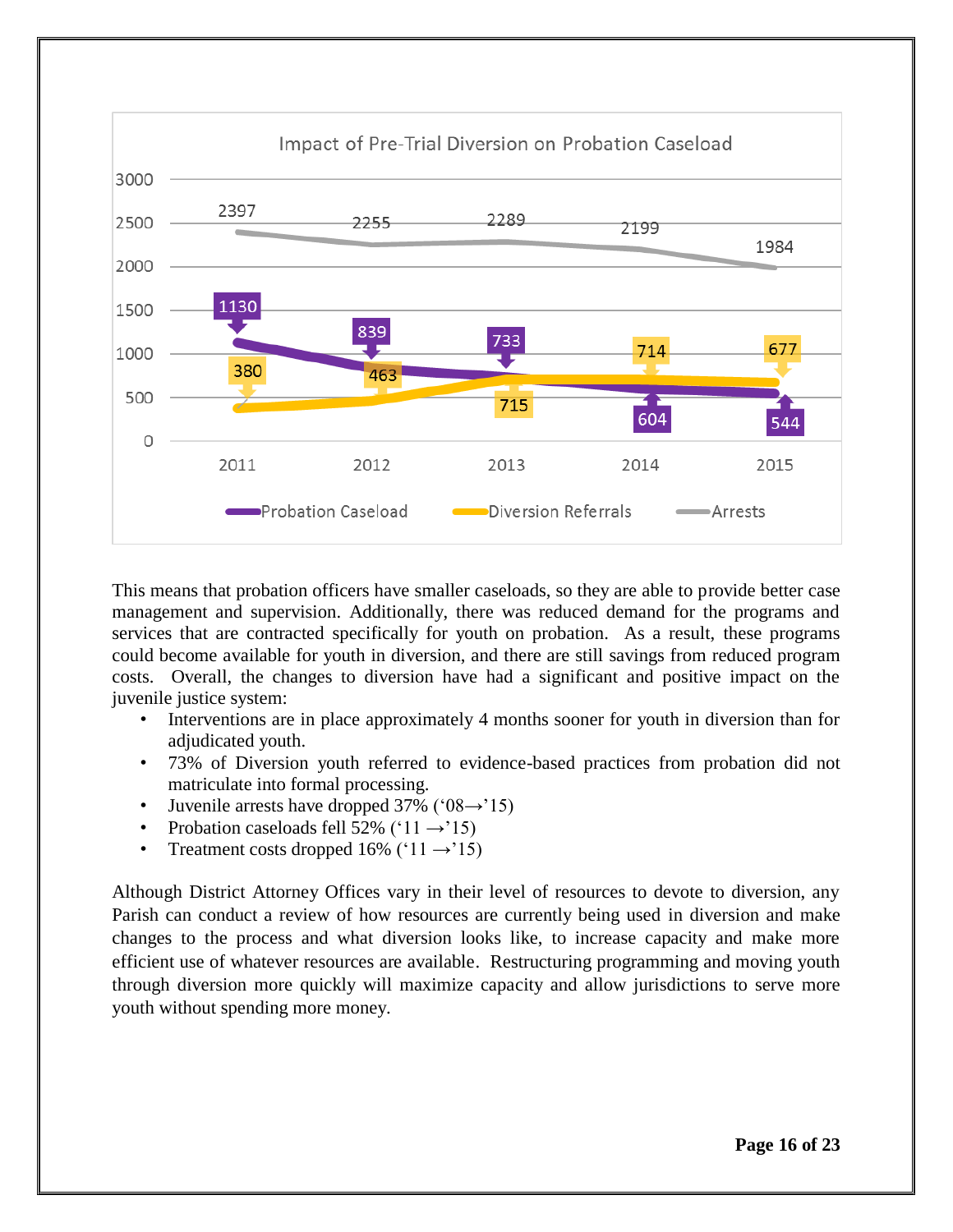## **FORMAL JUVENILE JUSTICE SYSTEM INTERVENTION**

## *Juvenile Courts*

There is a need for training and continuing legal education for Judges with juvenile court jurisdiction through the Louisiana Judicial College. Statewide, there is disparity in knowledge regarding topics such as adolescent brain development, required hearings, practices and policies of OJJ, utilization of evidence-based risk assessment tools and successful diversion programs. Statewide, judges should be provided with an overview and knowledge on various pieces of important legislation such as Act 501, 499, and 617. Training should be provided across multiple disciplines, and include District Attorneys and Public Defenders.

Where appropriate, implementation of specialty courts, like juvenile drug courts, can be effective and should include 17-year-olds. Juvenile Drug Courts are in operation throughout Louisiana and were established to offer unique community-based supervision and interventions aimed at reducing drug use and high rates of recidivism associated with substance abuse. Recently, Louisiana released its Juvenile Drug Court standards. These standards, based on known best practices, are designed to improve drug court outcomes and constitute the minimum necessary requirements of Louisiana juvenile drug court programs. As with all programs, juvenile drug courts are only effective if they are implemented with fidelity, serving the population for whom drug courts are proven effective. As 17-year-olds move into the juvenile justice system, drug courts may serve as an alternative to incarceration for those youth with serious chemical dependency issues for whom other alternatives have not been effective. The commission recommends that admission criteria should be adjusted to include 17-year-olds.

#### *Juvenile Detention*

Currently, there are thirteen local Juvenile Detention Centers in the state of Louisiana, the majority of which have acceptance policies that restrict admission to the parishes in which they are located, and only a few facilities are able to accept youth that may reside in adjacent parishes. As a result, the majority of the state of Louisiana is not in close vicinity to a local facility. To date, there is limited accessibility for rural parishes resulting in youth being transported across parish lines for detention holds. This includes transportation at the time of detainment and transportation to and from court hearings. There is concern that Raise the Age will result in more youth that require detention in parishes that do not have easy access to a detention center. Additionally, detention centers are concerned about the potential for increased capacity, with the potential for overcrowding. Both concerns can be addressed by implementing detention reforms statewide to ensure that only youth who truly need to be detained, due to their risk of re-arrest or failure to appear, are transported to and held in secure detention.

Detention reform is not new to Louisiana. Several jurisdictions have successfully reduced their detention populations over the past decade through participation in the Juvenile Detention Alternatives Initiative (JDAI). Among other reforms, each of these jurisdictions developed and implemented a Risk Assessment Instrument (RAI). This instrument was created through a collaborative effort comprised of local facilities, Judges, District Attorneys, Public Defenders, local and state probation staff, and community representatives in each of the individual sites.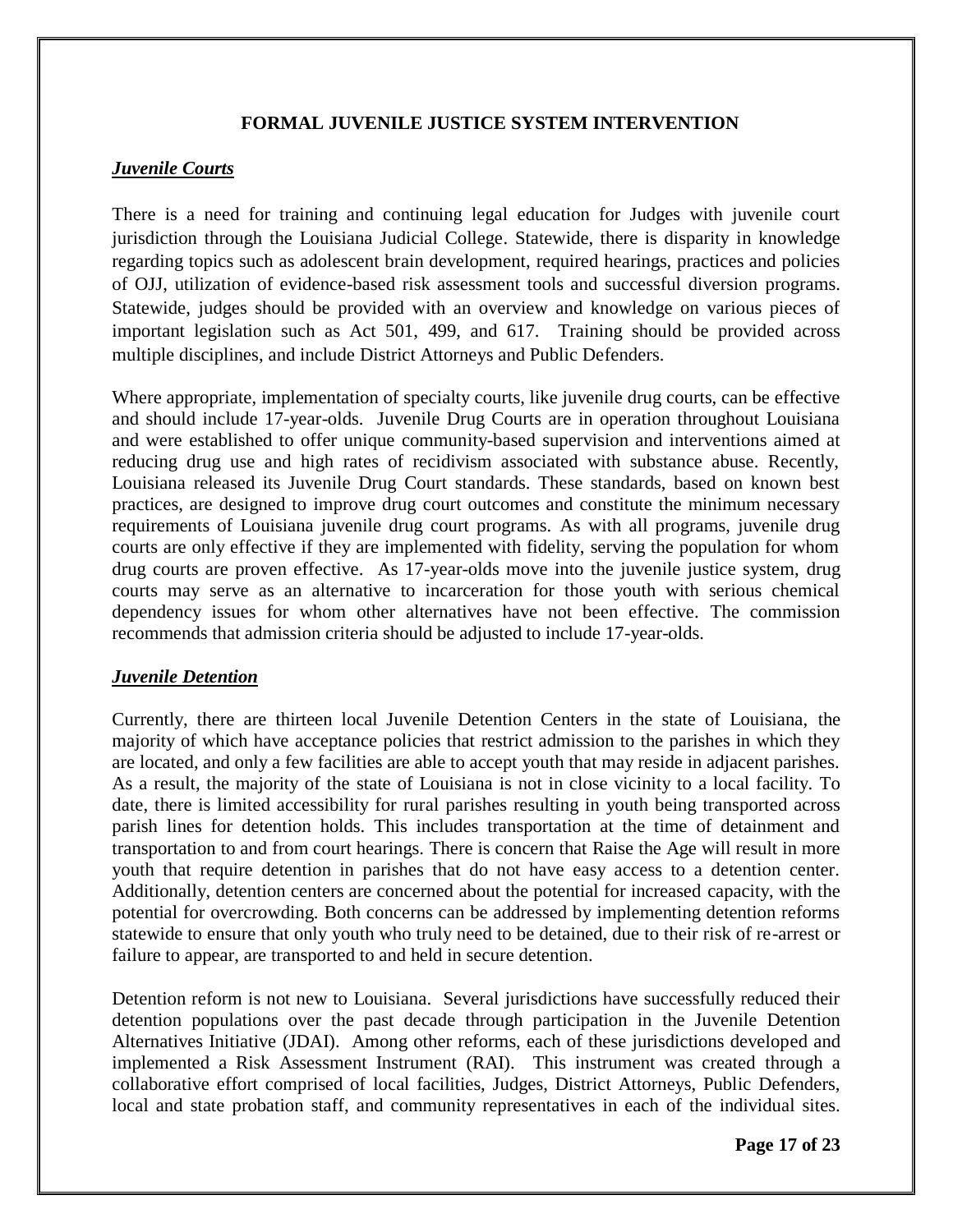The RAI has provided the local parishes with an objective process that manages the admission of youth to the Juvenile Detention Centers to only youth that pose a public safety risk, and/or flight risk. Local facilities have demonstrated that a multitude of youth have been released back to parents/guardians with return rates, and/or failure to appear rates at less than 10%.

The use of risk assessment instruments (RAIs) have worked to lower detention placements objectively, with no known negative impact on public safety. Detention centers in Jefferson, Orleans, East Baton Rouge, Lake Charles, Alexandria, and Shreveport are all currently using these instruments with consistent, but varying degrees of success. It is recommended that the use of the instruments be required statewide in order to give law enforcement and detention centers better objective authority and oversight of detention decisions. Additionally, there should be a review of state statute for opportunities to minimize any unnecessary use of detention.

Many youth who are arrested and given a RAI are found to be low risk and able to be released to their parents on the condition that they appear in court when required. However, some youth may be more safely released with some alternative level of supervision while awaiting the next hearings. Alternatives to Detention include, but are not limited to, the following: Community Coaching, Electronic Monitoring, Evening Reporting Centers, Shelter Care Facilities, Day Reporting Centers, Home Detention, and/or Intensive Supervision. In rural areas, where detention options can be a distance, electronic monitoring and shelter care options could serve as a sufficient alternative to detention even for higher risk youth, given the level of security involved. It is also important that youth who are released to Alternative to Detention programs be considered as if they are in custody, and the mandated timelines for hearings should be consistent for this group of youth and the youth detained in secure facilities. Youth who are deemed eligible for release should be returned to their parent/custodian, and processed through the justice system as if they were released to their families at initial contact.

## **PROBATION & PAROLE**

The Louisiana Office of Juvenile Justice (OJJ) is responsible for youth assigned by the local courts to their custody for both probation and parole services. In addition, five local jurisdictions (Rapides, Jefferson, Calcasieu, East Baton Rouge and Caddo parishes) offer locally run probation services.

Utilizing the projections from the raise the age study, an additional 294 nonviolent 17-year-olds per year will need community-based supervision statewide starting July 1, 2018. There is currently no published cost for probation services provided on a local level. OJJ can calculate an estimate of the cost of serving these additional youth based on caseload and average length of stay on probation. At this time, OJJ will need to hire an additional 7 Probation and Parole Officers (PPOs) and 1 Probation and Parole Supervisors to manage the increased caseload. OJJ has requested funds in FY18 to begin the recruiting and hiring process of these PPOs prior to July 1, 2018. It is anticipated that these staff must be hired in the  $4<sup>th</sup>$  quarter of the FY2018 year. All OJJ staff must complete a 5-week preservice training prior to supervising youth.

Local Probation Departments across the state will certainly be impacted to some degree as well, and thus have begun the process of projecting possible impacts, and some have determined that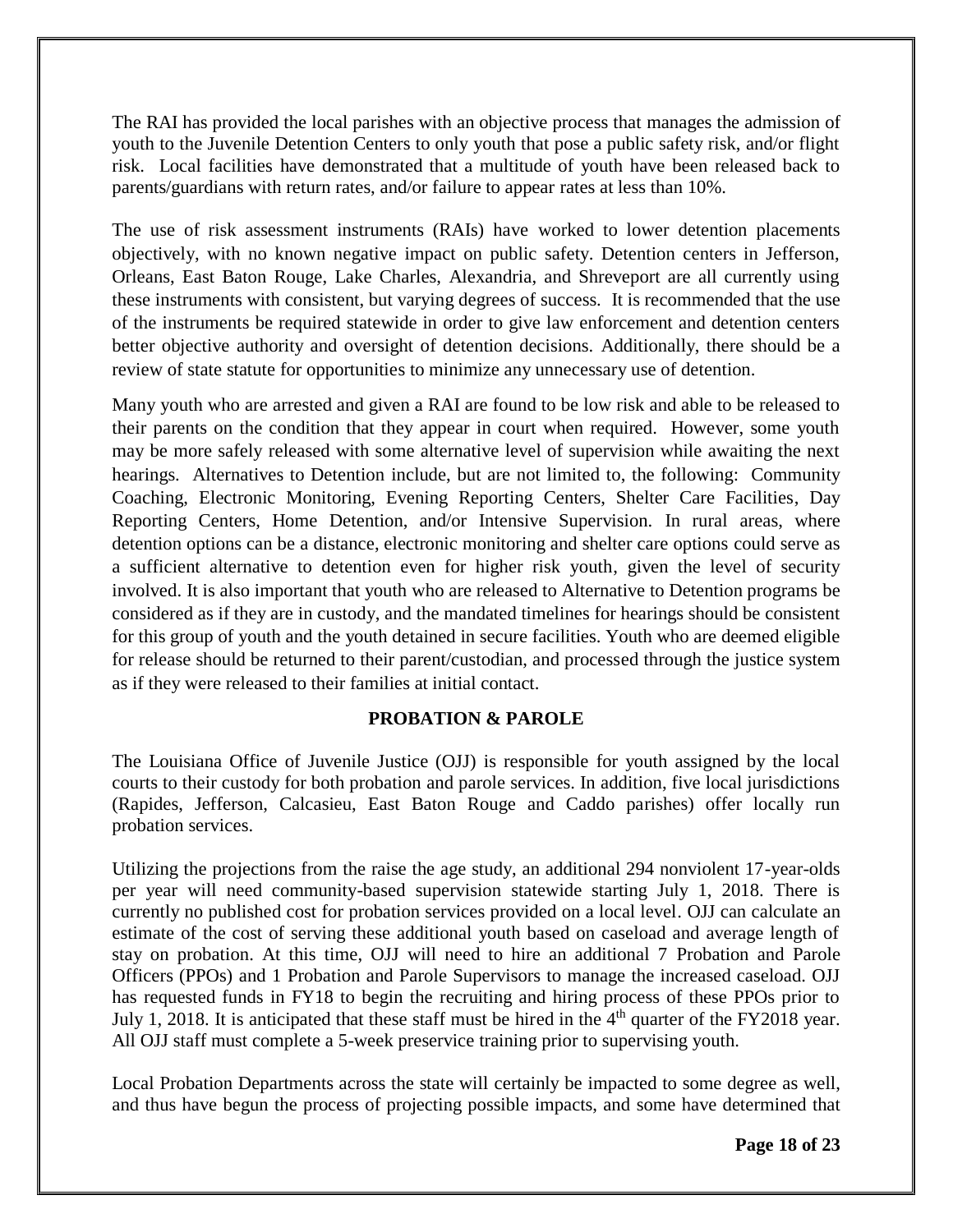additional funding for Probation Officer positions and other support staff will be necessary. These Departments are working closely with their local Children and Youth Planning Boards to provide alternatives and opportunities for youth that are currently under supervision, and the additional youth that will be absorbed into the system when the law goes into effect.

It is also important to recognize that probation can be critical in reducing the potential impact of 17-year-olds entering the juvenile justice system, and ensuring generally that youth are not unnecessarily placed into expensive residential programs, including secure care. As previously mentioned in the sections on diversion, limiting unnecessary contact with the system can both improve public safety outcomes and create more capacity within the system. Low risk youth that are not diverted should have the opportunity for Deferred Disposition Agreements and unsupervised probation. Supervising low risk youth unnecessarily increases the level of system involvement, and wastes manpower that should be focused on youth who pose a greater risk to public safety. This also reduces the likelihood that low risk youth will end up deeper in the system as a result of technical violations of probation.

Violations of probation are often a primary reason youth end up in secure detention, as well as non-secure and secure care. It is critical that system stakeholders take steps to ensure that probation can continue to serve as an effective alternative to incarceration, rather than a driver of incarceration. Court ordered conditions of probation should be developmentally appropriate, achievable, and easy to understand. There is a growing collection of research on the efficacy of court orders, which is revealing that many youth do not understand the content of their court orders and that common conditions of probation often result in over-criminalization, thus causing probation to serve as a driver of incarceration rather than an alternative to it.<sup>10</sup>

Additionally, research on probation shows that it is most effective when it is targeted to the specific risks and needs of the individual, and is responsive to the individual's circumstances. It stands to reason that the risk, needs, responsivity principle should apply not only to how probation is delivered, but also the amount of time the individual spends on probation: probation should not last longer than is necessary to achieve the goals that are in line with the individual's risks and needs. Research supports the early termination of probation when appropriate, according to the Center for Effective Public Policy (CEPP): "Researchers determined that the offenders in the early termination groups, regardless of risk level, had lower rates of recidivism than their full-term counterparts." More research on the most effective "dosage" of probation is needed, but CEPP recognizes that, like many interventions, there is a risk of "diminishing returns, treatment fatigue, or dilution of program effectiveness."

 $\overline{a}$ <sup>10</sup> Doherty, F. (2016). *Obey All Laws and Be Good: Probation and the Meaning of Recidivism*. Georgetown Law Journal. 104, 292-364.

<sup>10</sup> National Juvenile Defender Center. (2016). *Promoting Positive Youth Development: The Critical Need to Reform Youth Probation Orders*. Available online at: [http://njdc.info/wp](http://njdc.info/wp-content/uploads/2016/12/Promoting-Positive-Development-Issue-Brief.pdf)[content/uploads/2016/12/Promoting-Positive-Development-Issue-Brief.pdf](http://njdc.info/wp-content/uploads/2016/12/Promoting-Positive-Development-Issue-Brief.pdf)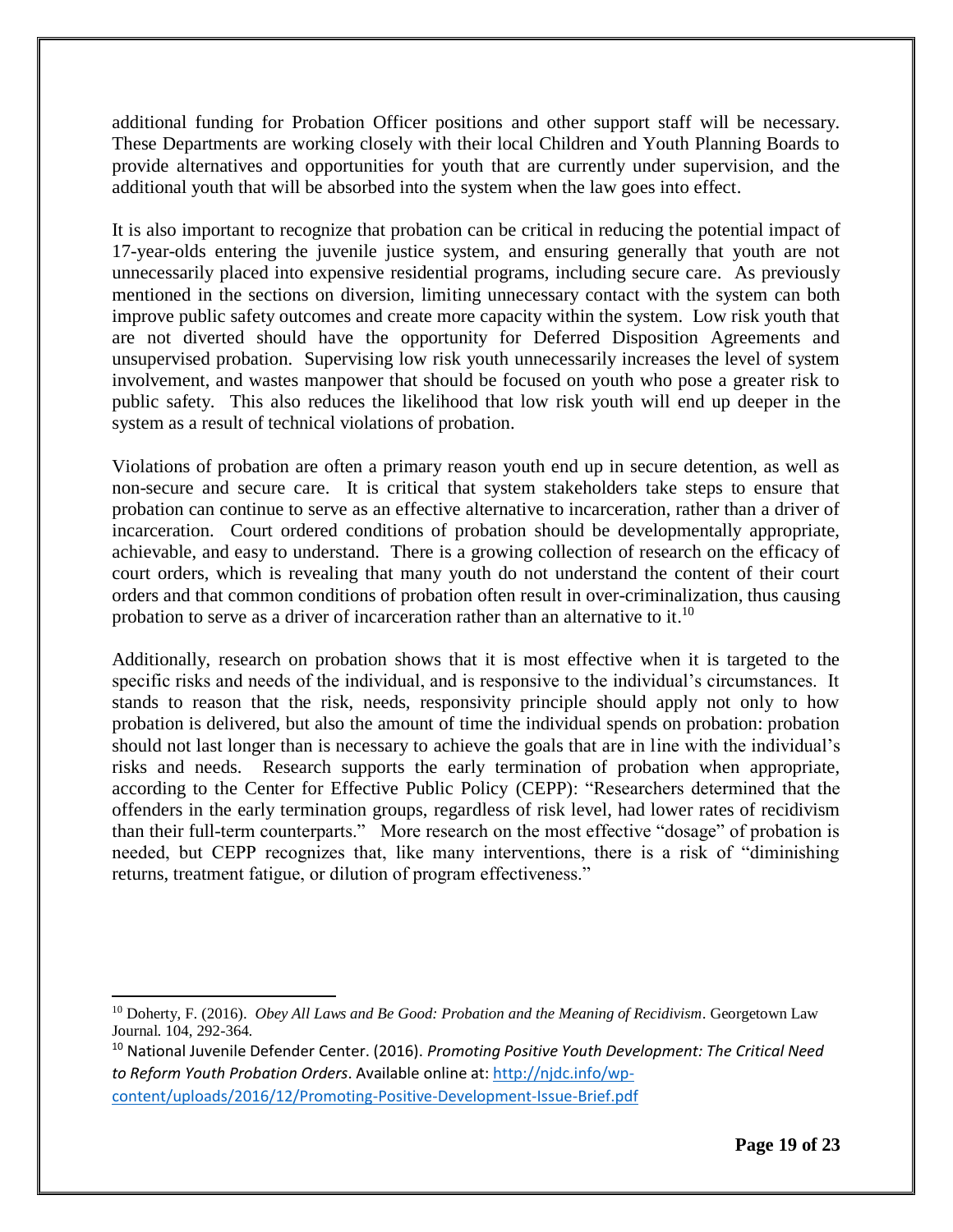## **SECURE & NON-SECURE/RESIDENTIAL PLACEMENT**

Using data from the 2016 *A Legislated Study of Raising the Age of Juvenile Jurisdiction in*  Louisiana,<sup>11</sup> it is projected that 67 additional youth will need secure care and 20 will be in need of non-secure care annually. The following describes the changes required in the juvenile justice system to accommodate these youth.

The OJJ is responsible for youth assigned by local courts to its custody. OJJ offers two levels of custody.

- **1. Secure Care.** Secure Care is the deepest end of OJJ's continuum of care dedicated to youth in most need of treatment and pose the greatest risk to public safety. OJJ currently operates three secure care facilities for males, Swanson Center for Youth in Monroe, Swanson Center for Youth in Columbia, and Bridge City Center for Youth. OJJ contracts with Ware Youth Center in Coushatta to provide an intensive residential program for females.
- **2. Non-Secure Care or Residential Placement.** Non Secure Care is a less restrictive means of providing custody for youth in need of treatment and out of home placement, but do not pose a large threat to public safety. All non-secure care settings are run by nonprofits who contract with OJJ. OJJ currently contracts with approximately 16 providers of residential services across the state.

OJJ has projected that in the fiscal year starting July 1, 2018 (FY19), when 17-year-olds charged with nonviolent crimes will begin being served in the juvenile justice system, approximately \$200,000 in funds will be needed to provide non-secure residential services to an additional 20 youth that will need this level of care.<sup>12</sup> Currently, OJJ's residential contracts will not provide sufficient placements to cover the need for these additional beds. Taking into account the average length of stay (ALOS) for non-secure residential placement, it has been determined that the inclusion of 17-year-old, nonviolent offenders would require a need for an additional 13 beds. The challenges are threefold. First, there is a current waitlist for residential placement. OJJ's 2016 efforts to move custody youth to residential care rather than secure care has resulted in a waiting list for placement. Second, there is only one provider offering residential placements (transitional living) for youth 17-years-old and older, and there is a constant waiting list for this service. The services in transitional living vary greatly from offerings suited to 15- and 16-yearolds. Third, there is a possible licensing conflict between placing 17- and 18-year-olds in group homes which have been licensed to treat younger youth. In FY2018, OJJ will need the budget authority to develop, advertise, select and execute contracts through a Request for Proposals for this service so that these services are available July 1, 2018. Deputy Secretary James Bueche and Undersecretary Gearry Williams will be addressing this task with OJJ staff.

The need for additional services in the secure care custody level will not come until July 1, 2020 when 17-year-olds charged with violent offenses will be included in the juvenile justice system.

 $\overline{a}$ 

<sup>&</sup>lt;sup>11</sup> See supra note 1

 $12$  Calculation based on the average length of stay for non-secure youth and the FY2015 average rate for nonsecure.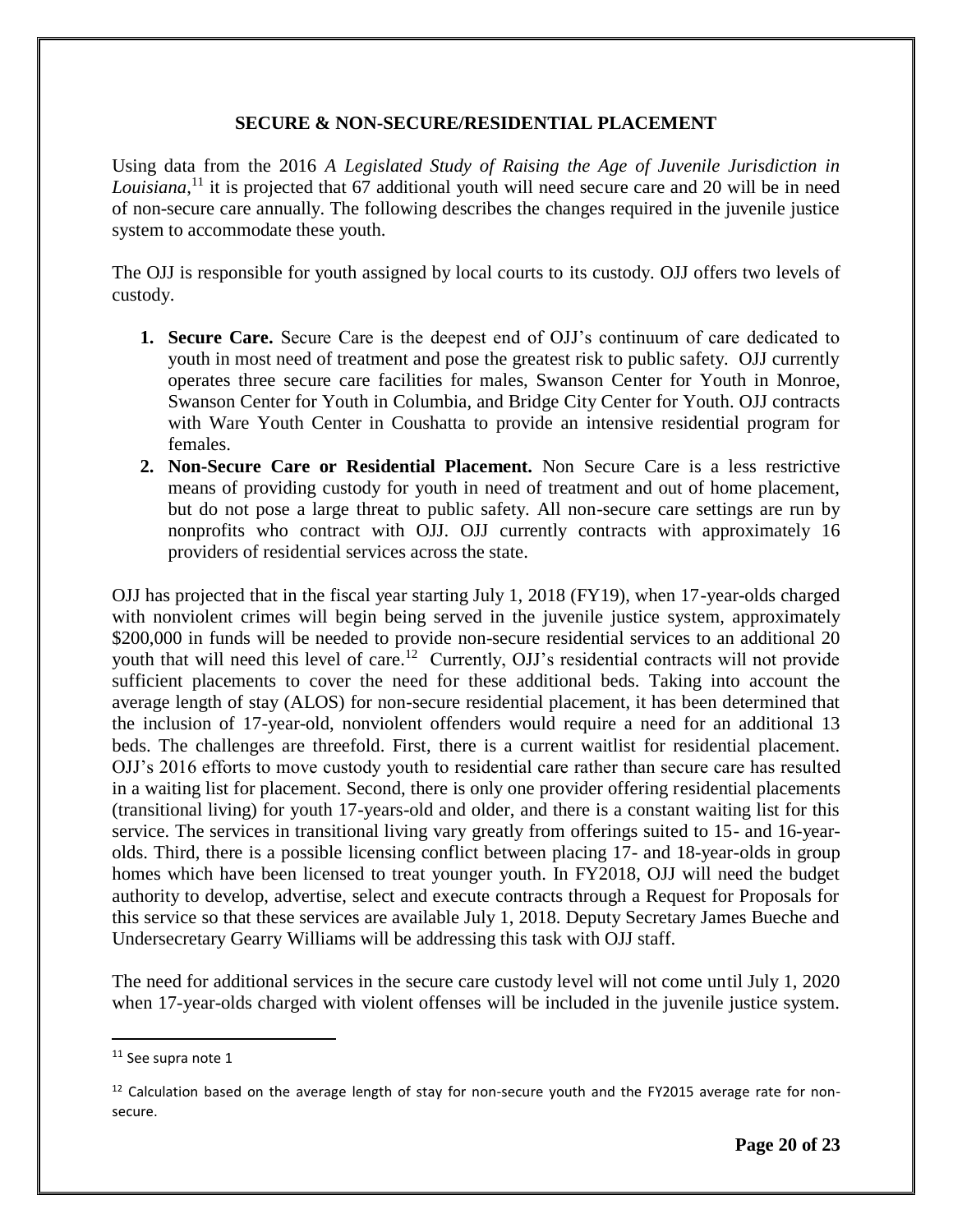OJJ estimates that, starting July 1, 2020 (FY21), an additional \$3,095,994.24 will be needed annually to serve the approximately 67 additional youth projected to be served in secure care. When taking the ALOS for youth in secure care into account, this equates to a need for an additional 59 beds per year for 17-year-olds.

The Commission will be monitoring the utilization of OJJ's secure care beds in the period leading up to FY21. At this time, OJJ is operating 297 secure care beds for males. OJJ is requesting operating funds to open a 4th secure care facility in Bunkie, LA in FY18. The opening of the Acadiana Center for Youth (ACY) will allow OJJ to lower the number of youth at Swanson Center for Youth in Monroe and Bridge City Center for Youth to populations that will be more conducive to therapeutic rehabilitation. This will move Louisiana closer to fully realizing the therapeutic model of secure care set in place by reformers over 10 years ago. The model is based on a network of small, regionally located facilities that are not over 72 beds and have dorms of no more than 12 youth. Data provided by the OJJDP annual census of juvenile facilities shows that large facilities (over 100 youth) are more dangerous than their smaller counterparts. In addition, it is more difficult to offer therapeutic services in large facilities.

It has been noted that legislation calling for additional court reviews of custody youth enacted in the 2016 Legislative Session could have an impact on the non-secure and secure care population over the next few years. The legislation was effective August 1, 2016. At this time, the OJJ is not able to determine whether these changes have directly impacted the custody population; however, the daily census of youth in secure care has fallen by eight percent since August 2016 and 22% since March 2016. OJJ will continue to monitor the number of youth served in custody on a quarterly basis and report these numbers to the Commission so that planning for the July 1, 2020 implementation will not result in overcrowding of secure care facilities leading to safety concerns and diminished opportunities for rehabilitation.

Research has shown that within a year of re-enrolling in school after spending time in juvenile detention, up to seventy- five percent of formerly incarcerated youth end up dropping out of school (JPI, 2011). Within four years, less than fifteen percent will finish their high-school education (JPI, 2011). Thus, to support OJJ and state efforts for improved alternative education for youth in OJJ care, the Louisiana Department of Education (LDOE) is convening a study group of key external stakeholders representing local school systems, student and family advocacy organizations, student behavior and discipline experts, and juvenile justice stakeholders in order to identify quality indicators of effective alternative education and recommend accountability measures appropriate for such schools. The LDOE study group will provide input and recommendations, by August 1, 2017, regarding processes and procedures to support the offering of quality programs at Office of Juvenile Justice (OJJ) schools in Louisiana, as well as the transition of students both to and from these programs.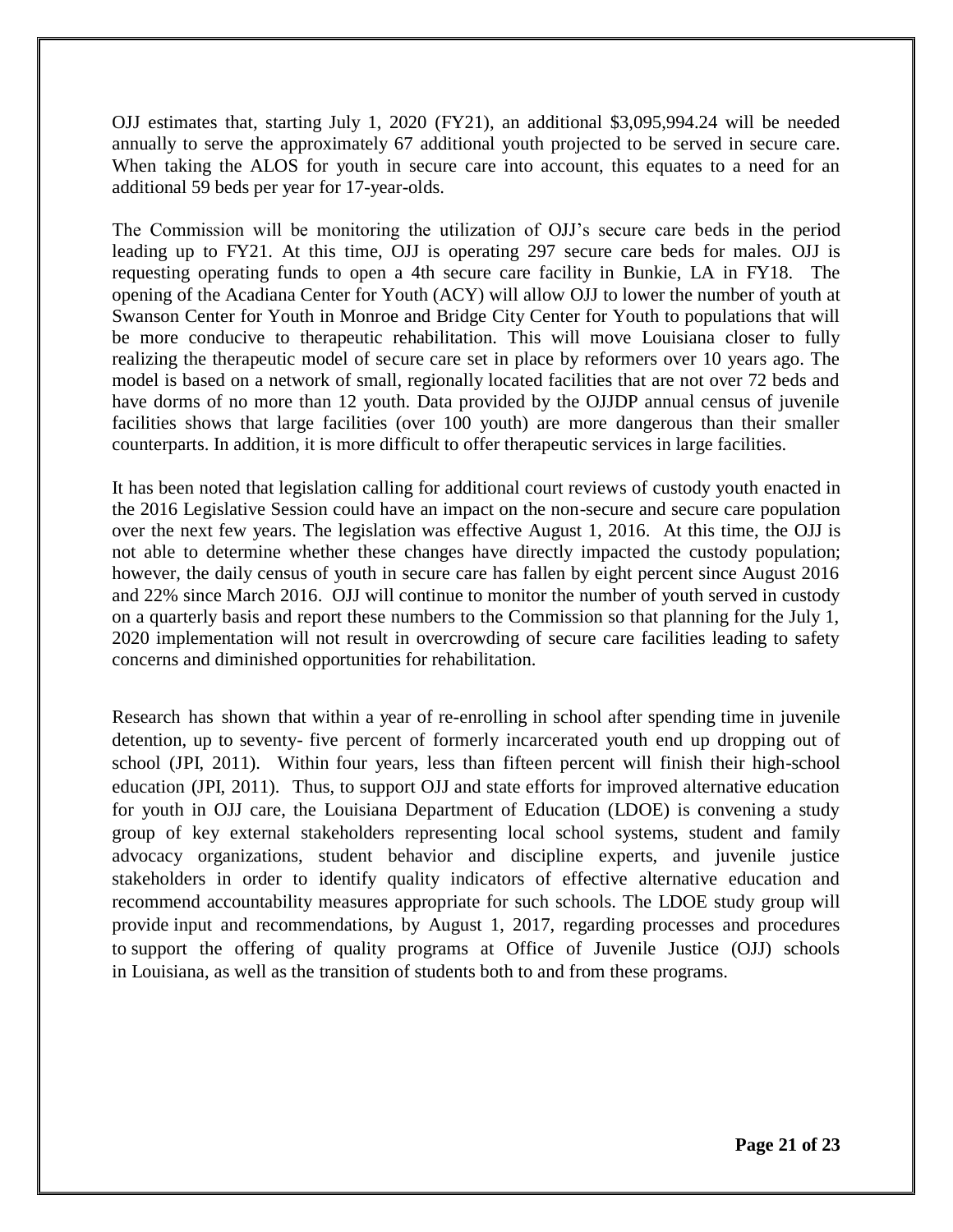## **RECOMMENDATIONS**

## **1. Create Programs and Policies to Safely Reduce the Number of Youth, Including 17 Year Olds, Entering the Juvenile Justice System.**

- a. Increase opportunities for education and employability.
	- i. Identify and implement quality indicators for alternative education programs.
	- ii. Invest resources in quality, accountable alternative education programs with demonstrated success.
- b. Continue to invest in adult basic education programs leading to GED/Hi-Set attainment for low-income youth.
- c. Continue to expand opportunities for youth to earn diplomas.
- d. Continue to reform local and state level policies and statutes related to school discipline to reduce unnecessary suspensions, expulsions and school-based arrests.
- e. Increase access to evidence-based behavioral health services.
	- i. Whenever possible, implement the best evidence-based programs.
	- ii. Assist smaller providers and rural areas in moving providers towards evidence-based practices where staffing patterns and/or budget restraints will not allow for the larger evidence-based programs.
	- iii. Require that funding of unproven programs include an evaluation component to prove effectiveness if receiving state funds.
	- iv. Incentivize providers to sustain and build capacity for evidence-based programs with mainstream funding streams.
	- v. Work with universities and state agencies to develop a workforce trained in and prepared to deliver evidence-based services and programs.
- f. Identify racial disparities at all points in the juvenile justice system and develop policies and reforms to reduce and, ultimately, eliminate them.

#### **2. Create and Expand Opportunities for Diversion for 17 year olds in the juvenile justice system.**

- a. Create opportunities for police diversion at point of arrest.
	- i. Consider opportunities for statutory reform to allow law enforcement to use civil citation as an alternative to arrest for offenses that represent youthful misbehavior as opposed to more serious delinquency.
	- ii. Expand the use of Resource and Assessment Centers in local communities
- b. Apply guidelines and standards for district attorney juvenile diversionary programs to 17 year olds effective July 1, 2018.
- c. Incentivize district attorney use of diversion.
- d. Seek additional federal, state and local funding to support diversion.
- e. Expand the availability and use of informal adjustments and deferred disposition agreements.
- f. Restructure programming and move youth diversion more quickly to maximize capacity and effectiveness in an age appropriate manner to allow jurisdictions to serve additional youth without spending more money.